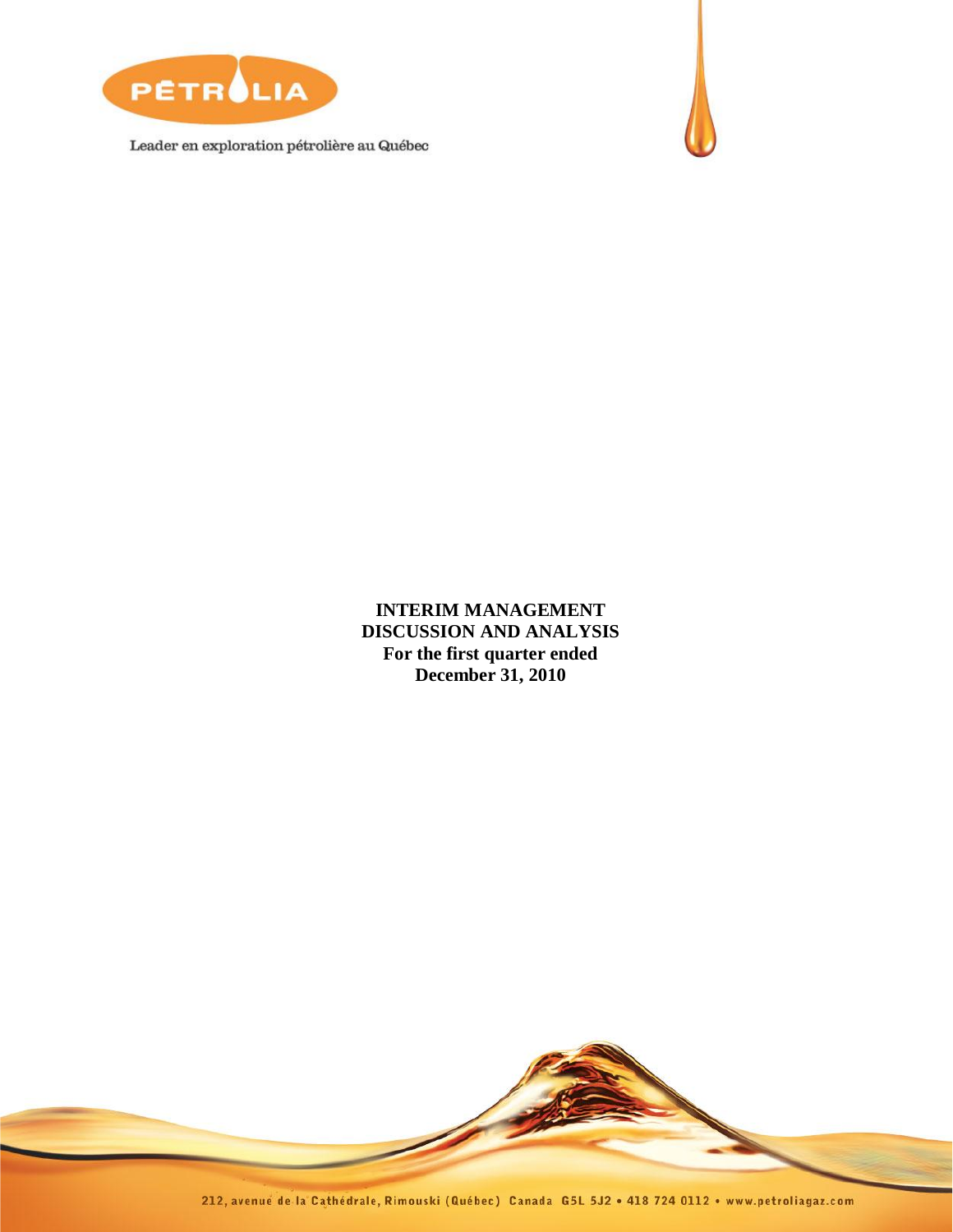# **INTERIM MANAGEMENT DISCUSSION AND ANALYSIS FOR THE FIRST QUARTER ENDED DECEMBER 31, 2010**

This interim management discussion and analysis is an addition and supplement to the quarterly financial statements and should be read in conjunction with them and the audited financial statements for the fiscal years ended September 30, 2010 and 2009, and the annual management report when required.

This report presents the view of management on current Company activities and financial results as at December 31, 2010. It may also cite significant events that occurred after December 31, 2010 and provides a preview of activities during the coming months.

## **HIGHLIGHTS FOR THE QUARTER**

- Signing of a final agreement with Québénergie as regards development of the Haldimand oil field and the surrounding area.
- Evaluation of the drilling campaign on Anticosti Island.

# **PÉTROLIA'S INTERESTS**

# **1.1 DATE**

This management report for the three-month period ended December 31, 2010 is dated February 11, 2011.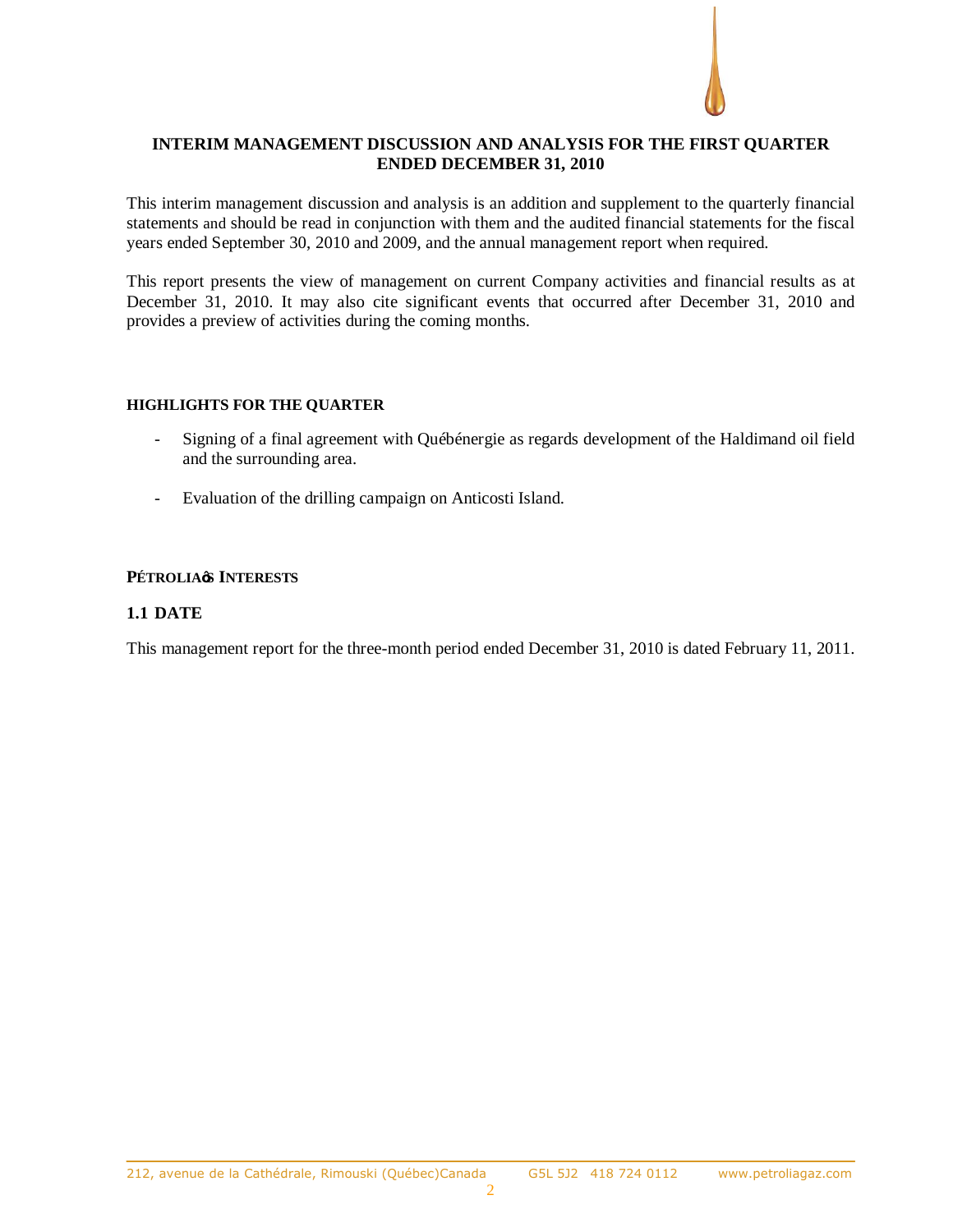

The following map illustrates the extent of the area over which Pétrolia holds interests.

# **1.2 NATURE OF ACTIVITIES**

The Company is incorporated under Part 1A of the Quebec *Companies Act*. It has been listed on the TSX Venture Exchange since February 16, 2005 (under the symbol PEA). The Company oprimary activities are the exploration and development of its oil and gas properties. To achieve its objectives, the Company has entered into various partnership agreements characteristic of the oil and gas industry.

 $\overline{a}$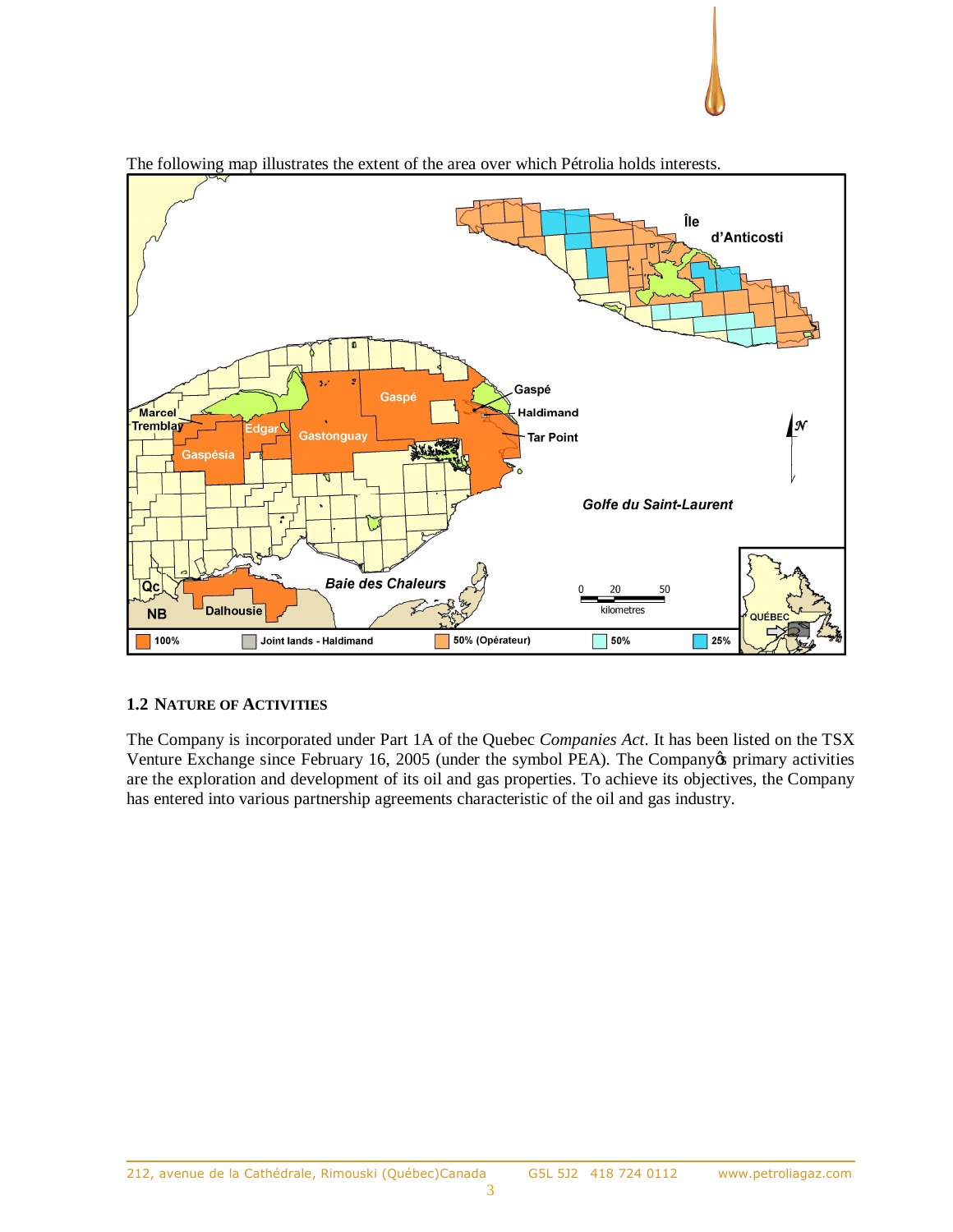## **1.3 FORWARD-LOOKING STATEMENTS**

Some of the declarations made in this report may constitute forward-looking statements. These statements concern future events or Pétrolia's future economic results, and comprise risks, uncertainty and other known and unknown factors with a potentially significant impact on results, profits or achievements, compared to the contents of Pétrolia's declarations. Actual events or results may therefore prove to be quite different. Accordingly, a decision to invest in Pétrolia shares should at no time be based on these forward-looking statements. Pétrolia disclaims all intentions or responsibilities with regard to updating these forward-looking statements.

# **1.4 STRATEGY AND OUTLOOK**

The Company's objective involves discovering marketable oil resources and putting them into production as quickly as possible, with the goal of rapidly becoming profitable. While striving to achieve this objective, the Company also ensures that its activities bear in mind personal safety as well as environmental and social considerations. Pétrolia achieves this objective by holding rights over promising licenses and signing agreements with partners having the necessary technical expertise. The Company installs wells according to scientific and technical principles, and relies on the best trade practices for its drilling activities. Particular attention is also paid to relations with the local socioeconomic environment.

## **1.4.1** *Haldimand*

The discovery of the unconventional Haldimand oil deposit was a result of the Company os efforts in this vein. Putting this deposit into production holds numerous technical challenges that the Company and its partners are currently working to resolve. When it enters into production, Haldimand will become the leading commercial oil operation in Quebec.

Haldimand's development requires that Pétrolia and its partner undertake a number of actions seeking to:

- determine the field's size and have the evaluation of the resource validated by an independent expert;
- identify the most appropriate extraction process, based on the deposit's geology;
- introduce the conditions necessary to obtain community approval for the project.

Québénergie, the partner selected by Pétrolia for the development of the Haldimand deposit, complies with the conditions introduced by the Company, and notably:

- possesses the technical expertise and the financial capacity required for the development of the project;
- shares Pétrolia *c* concerns with regard to the environment and the community;
- enables Pétrolia to pursue its development and maintain its leadership in the exploration of its licenses;
- agrees to equally share the production of the resources discovered with Pétrolia.

During this quarter, Pétrolia and Québénergie established an action plan for quickly putting Haldimand into production.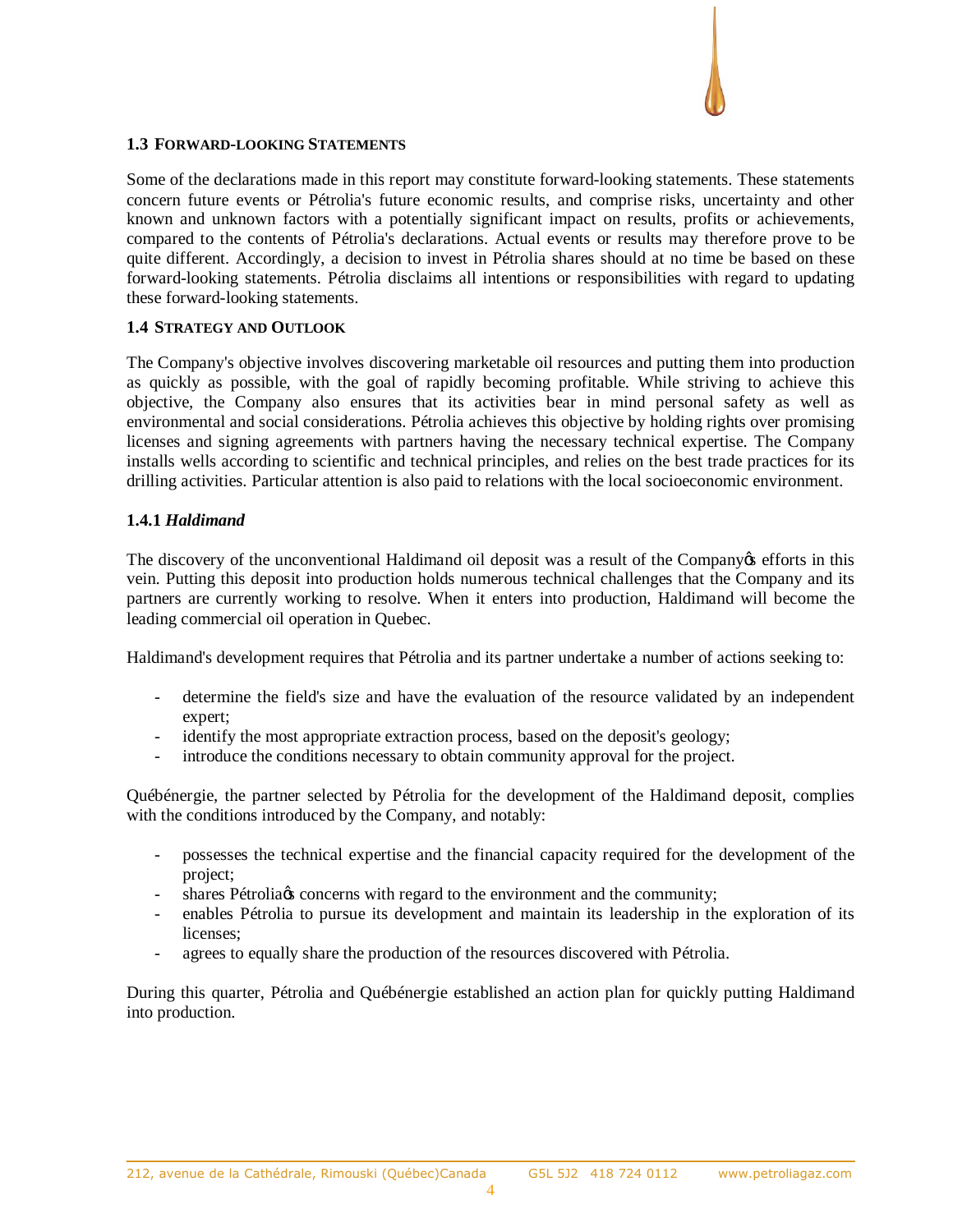# **1.4.2.** *Anticosti*

Anticosti Island remains a priority because of its recognized potential. The extraction of a core sample in the summer of 2010, during the drilling of the Pétrolia Corridor Chaloupe No. 1 well, opened the door to new research in the territory. While the search for traditional reserves remains an interesting alternative in spite of the lack of discoveries to date, the initial results from the sample extracted from the Macasty shales heralds a riveting future.

Geologists have long known about the presence of oil shales on Anticosti Island. This opportunity, however, only received global attention in the last while. Last summer, this led Pétrolia and Corridor Resources to verify the oil potential of the Macasty shales by extracting three contiguous core samples in the Chaloupe well. The results were highly awaited, as the area in question extends over a significant part of Anticosti Island. Preliminary results of the core sample analyses confirmed the oil potential of this shale and, in so doing, led to a new objective as regards oil.

# **1.4.3** *Revenues*

While Pétrolia is at the exploration stage for most of its properties, it is producing the Haldimand deposit on an experimental basis. Revenues during this quarter thus consist of interest on deposited amounts. The Company has also received an amount of \$44,221 for the evaluation of oil reserves. Its financing is still ensured through the issuance of shares of its capital, tax credits arising from current tax rules in Quebec, and agreements entered into with its partners.

During the quarter, the Company did exploration work for an amount of \$739,923, compared with \$4,551,415 for the corresponding quarter of 2009. For the first quarter it incurred a net profit of \$0.0695 per share, compared to a net loss of \$0.0094 per share for the same quarter in 2009.

The commitments intended to maintain its exploration licenses in effect are disclosed under  $\tilde{\text{o}}$ Commitments.ö

# **1.5 EXPLORATION WORK**

# **1.5.1** *Haldimand Project*

From the outset, Pétrolia dedicated a large part of its activities to exploring the York River Formation in the Gaspé region, banking on the fact that it would discover commercially producible oil reserves. Its expectations were met with the discovery of the Haldimand deposit. The work carried out thus far has shown that the deposit is unconventional in type, and that it has some characteristics similar to the Bakken deposits in the north-central United States. Although this type of deposit is popular in North America, extracting its oil requires specific production techniques. In addition to evaluating the known sector of the field, work will be done to determine whether the deposit extends beyond the area currently of interest to the parties involved.

# **1.5.1.1** *New Partnership*

The Company completed a decisive step toward putting the deposit into production with its December 20, 2010 announcement that it had signed a final agreement with Québénergie (Investcan Energy) (see press release). Upon the agreement's signature, the partners concurred on an action plan whereby they will be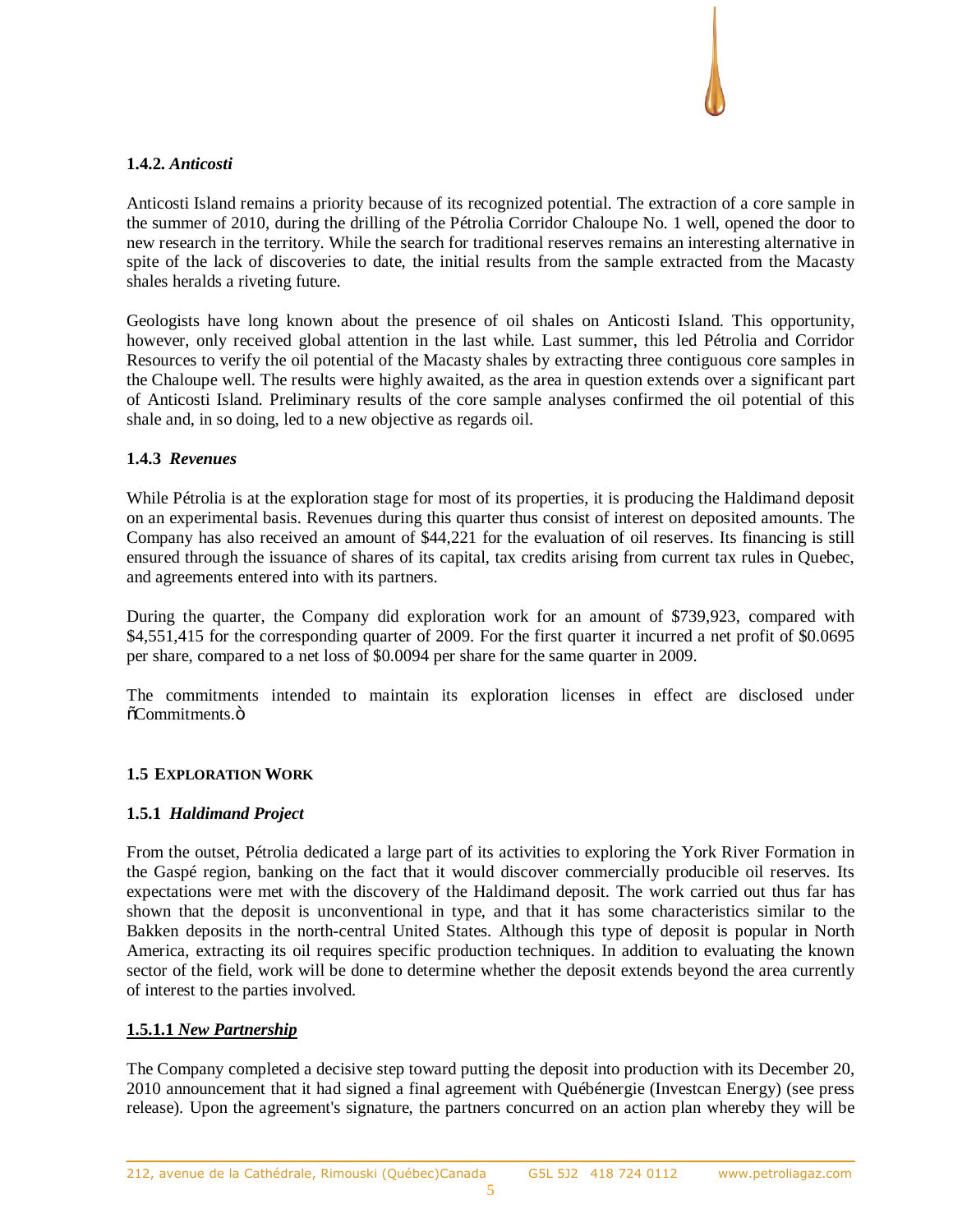

able to submit a request for an operating lease as early as 2011. The final agreement stipulates that, in exchange for \$15.2M (\$6.7M of it in cash and \$8.5M in future work), Québénergie will acquire 50% of Pétrolia *interests* in the Haldimand discovery, as well as in 13 related licenses. This agreement confirms Pétroliags role as the operator in the exploration work. Québénergie, with its acknowledged production expertise and experience, will become the operator when the deposit moves to the development phase.

Territory covered by the agreement entered into with Québénergie



# **1.5.1.2** *Estimate of the Haldimand Deposit Resources*

To reiterate the importance of the Haldimand discovery, we are including below a table prepared by Sproule and which illustrates the amount of oil in the territory as well as the recoverable resources.

# **Estimates of the bulk volume of petroleum initially in place(1) and contingent (potentially recoverable) resources(2), excluding risks, as calculated by Pétrolia on the basis of data available as at December 31, 2009** and audited by Sproule Associates Limited<sup>(3)</sup> **(in barrels)**

|                                    | Low<br>Estimate $(4)$ | <b>Best</b><br>Estimate $(5)$ | High<br>Estimate $^{(6)}$ |
|------------------------------------|-----------------------|-------------------------------|---------------------------|
| Oil initially in place             | 21,900,000            | 69,700,000                    | 198,100,000               |
| Contingent resources (recoverable) | 1,900,000             | 7,700,000                     | 28,400,000                |

- (1) Estimated bulk volume in-place within a fault block included in the Haldimand property  $(9 \text{ km}^2)$ , unadjusted for working interests or encumbrances.
- (2) The contingent resources are determined on the basis of the seismic data, the wireline well logs, and tests performed on the wells and available December 31, 2009. They are defined as recoverable from resources initially in place by using existing technologies or in development, but that are not, at present, considered commercially producible. These estimates have not been weighted with the probability of being put into production. The estimate must not be interpreted as a probability of being put into production, and if it is, there is no certainty for the moment as to when the production will be commercially viable.
- (3) The audit is signed by Douglas J. Carsted, C.D., P. Geol., Vice-President, Geoscience of Sproule Associates Limited.
- (4) The probability that the quantity currently in place is equal to or greater than the estimate is 90%.
- (5) The probability that the quantity currently in place is equal to or greater than the estimate is 50%.
- (6) The probability that the quantity currently in place is equal to or greater than the estimate is 10%.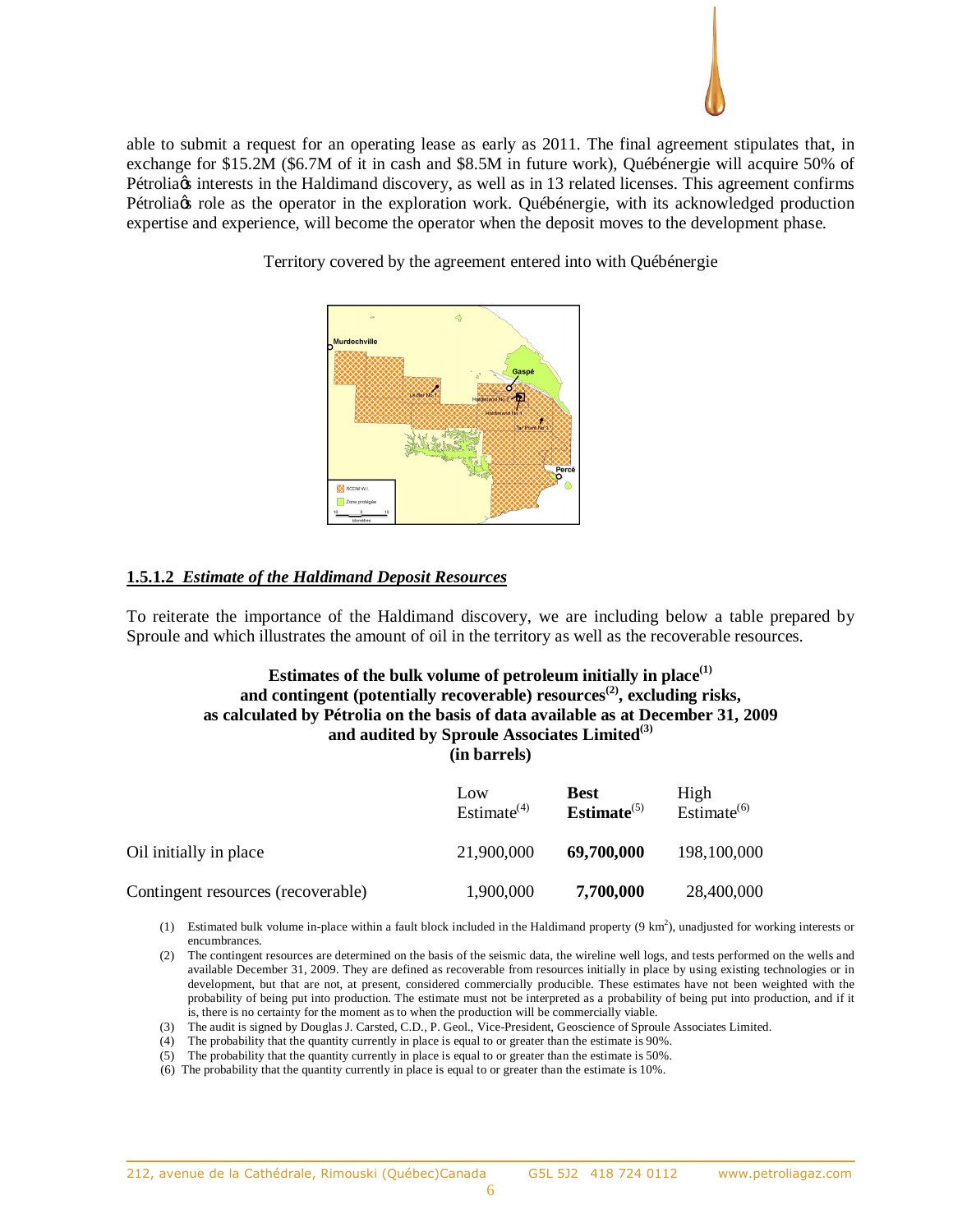# **1.5.1.3** *Production Test*

Pétrolia moved forward with the production test on the Haldimand No. 1 well begun on June 30, 2010. This test allows for collecting additional information on the deposit and better identifying its characteristics. This information could prove significant to the development of this type of reserve in the York River Formation, which extends well beyond the area covered by the Haldimand project.

# **1.5.1.4** *Additional Surveys*

In order to obtain more specific data on the deposit's geometry and its potential extension, the partners agreed to carry out a magnetotelluric survey of the entire Haldimand deposit. A geochemical survey was also planned. The firms to which these works will be entrusted were selected during this quarter, and the acquisition and processing parameters were established. The necessary field work and data processing will be carried out during the second quarter. The techniques used for these surveys are "passive", meaning that they will not have any observable effect on the environment.

The magnetotelluric survey comes on the heels of a survey conducted in the summer of 2010, the results of which were finalized during this quarter and notably illustrate that this method allows for drawing a distinction between zones likely to favour oil accumulation and those where this is less probable. These results made it possible to better understand the geometry of fluids in the deposit. With this method, which involves measuring the earth's natural magnetic field, large areas can be tested at a reasonable cost. The results, once interpreted, will also allow for determining the best site for the seismic survey that the partners are planning to conduct in order to more accurately define the extension of the Haldimand oil field beyond the known zone.

The geochemical survey, in turn, consists of measuring the natural levels of hydrocarbon micro-seepage. The fluids in question are captured in modules for this purpose, after which they are subjected to thermal desorption, mass spectography and gas chromatography tests. Not only can the chemical elements identified reveal the presence of oil networks, but the survey results are compared to those of surveys previously carried out by the Company. As part of this geochemical survey, rock samples were gathered during field outings, and will be analyzed to determine the characteristics of their organic matter (quantity, age, etc.). This survey, while covering a territory beyond the Haldimand deposit, generates information that is helpful in better understanding the oil field itself.

Lastly, the quarter saw the implementation of a program for the purchase and recovery of the seismic lines acquired by Petro-Canada in the 1980s. The results of this initiative will be unveiled over the course of the next quarter. The reprocessing of the data from these old lines should enable increasing their quality significantly. As regards the gravity reversal survey mentioned in the previous report, it will be continued, with the aim of determining the depth of the oldest layers, which are not always included in seismic data.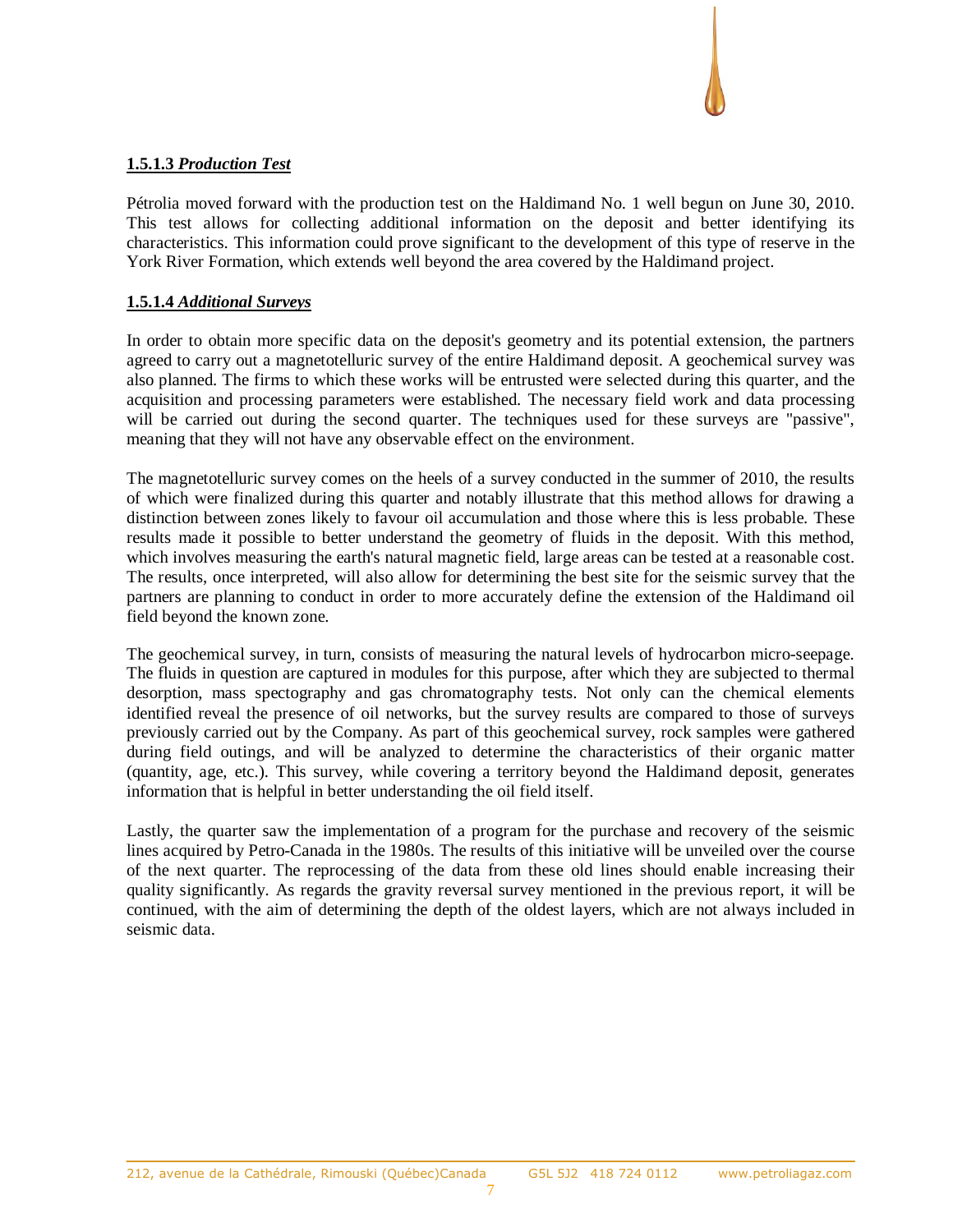# **SUMMARY: HALDIMAND**

| Surface area                                     | 900 hectares                                                                                                                                                                                                                                                                                                                                                                                                                                                                                                                                                 |
|--------------------------------------------------|--------------------------------------------------------------------------------------------------------------------------------------------------------------------------------------------------------------------------------------------------------------------------------------------------------------------------------------------------------------------------------------------------------------------------------------------------------------------------------------------------------------------------------------------------------------|
| <b>Exploration costs as at December 31, 2010</b> | \$9,710,930                                                                                                                                                                                                                                                                                                                                                                                                                                                                                                                                                  |
| Partnership                                      | · Pétrolia and Québénergie (64%), Junex 36% ó<br>over $9 \text{ km}^2$<br>· Pétrolia (50%) and Québénergie (50%) outside<br>of the 9 $km^2$ perimeter<br>• Pétrolia became the operator for the Haldimand<br>Project on July 30, 2009<br>· Pétrolia acquired 100% interest on an area of<br>150 $km^2$ surrounding the Haldimand structure<br>$\bullet$ Signing<br>of<br>the<br>final<br>agreement<br>with<br>Québénergie on December 20, 2010                                                                                                               |
| <b>Achievements</b>                              | • Acquisition of seven seismic surveys in 2005,<br>with a total length of 34 km<br>· Drilling of Pétrolia-Haldimand No. 1 in 2005<br>• 3-D seismic campaign in 2008, covering 13 km <sup>2</sup><br>• Soil-geochemistry survey in 2008<br>• Gravimetric survey in 2009 to refine the current<br>models<br>• Drilling of Pétrolia-Haldimand No. 2 in 2009<br>• Additional completion work and production test<br>at the Pétrolia-Haldimand No. 1 well (February<br>2010)<br>• Completion work and production test at the<br>Haldimand No. 2 well (March 2010) |
| Work in progress                                 | • Production test on Haldimand No. 1<br>• Geochemical survey<br>• Magnetotelluric survey<br>• Petrophysical studies<br>• Organic matter evaluation<br>• Processing of gravity field data<br>• Recovery of seismic lines                                                                                                                                                                                                                                                                                                                                      |
| <b>Proposed work</b>                             | • Seismic<br>stimulation<br>drilling<br>survey,<br>and<br>permitting optimization of well productivity                                                                                                                                                                                                                                                                                                                                                                                                                                                       |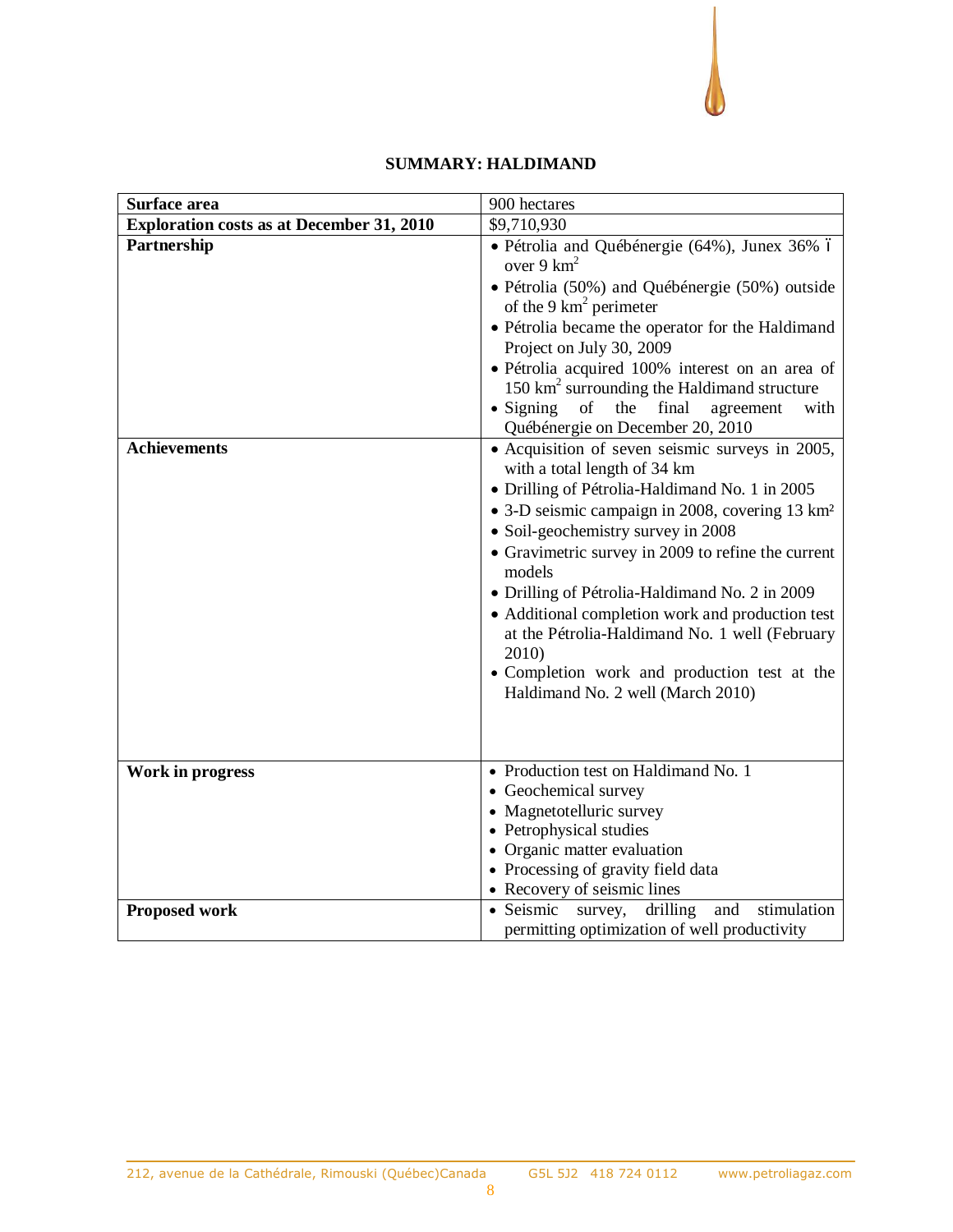

# **1.5.2** *Anticosti Island*

Anticosti Island meets the four criteria sought in a petroleum system, namely a highly-productive source rock favourable for the production of petroleum, a good quality reservoir, impermeable cap rock, and the presence of numerous large-scale traps.

# **1.5.2.1** *Traditional Targets*

The work carried out by Pétrolia and its partner in this area has identified a number of targets for drilling. To date, the primary objective consisted in exploring the oil potential of the carbonates of the Trenton and Black River groups in the central and eastern sectors of the island. This exploration model was very successful in the Appalachian Basin (Ontario and New York State). While the drilling did not meet expectations in terms of discoveries, it nonetheless made it possible to confirm the potential of the Trenton 6 Black River model. A porous zone was actually penetrated in the Black River (Pétrolia Corridor Saumon No. 1. well), which produced the equivalent of 5,000 barrels of salt water over an open thickness of 3 cm. This flow attests to the quality of this reservoir.

# **1.5.2.2** *Unconventional Targets*

Partner exchanges led to the decision to test the potential of the Macasty Formation with regard to shale oil. The core sample extracted from the shale at the Macasty Formation (Pétrolia Corridor Chaloupe No. 1 well) culminated in the development of a new model given the importance of the first results obtained (see press release published on February 9, 2011). With the analyses performed by a laboratory in Weatherford, Houston and those carried out by Schlumberger Canada, providing positive feedback on the Macasty shalesø ability to produce oil, this new model became necessary.

The exploration program on Anticosti Island is still in its early stages. Before the development phase can be envisioned, further work will be required to determine the potential for commercial recovery of shale resources.

Pétrolia and its partner Corridor Resources are already examining the options available to them, including a partnership, for best executing the upcoming phases in the exploration and evaluation of the resources.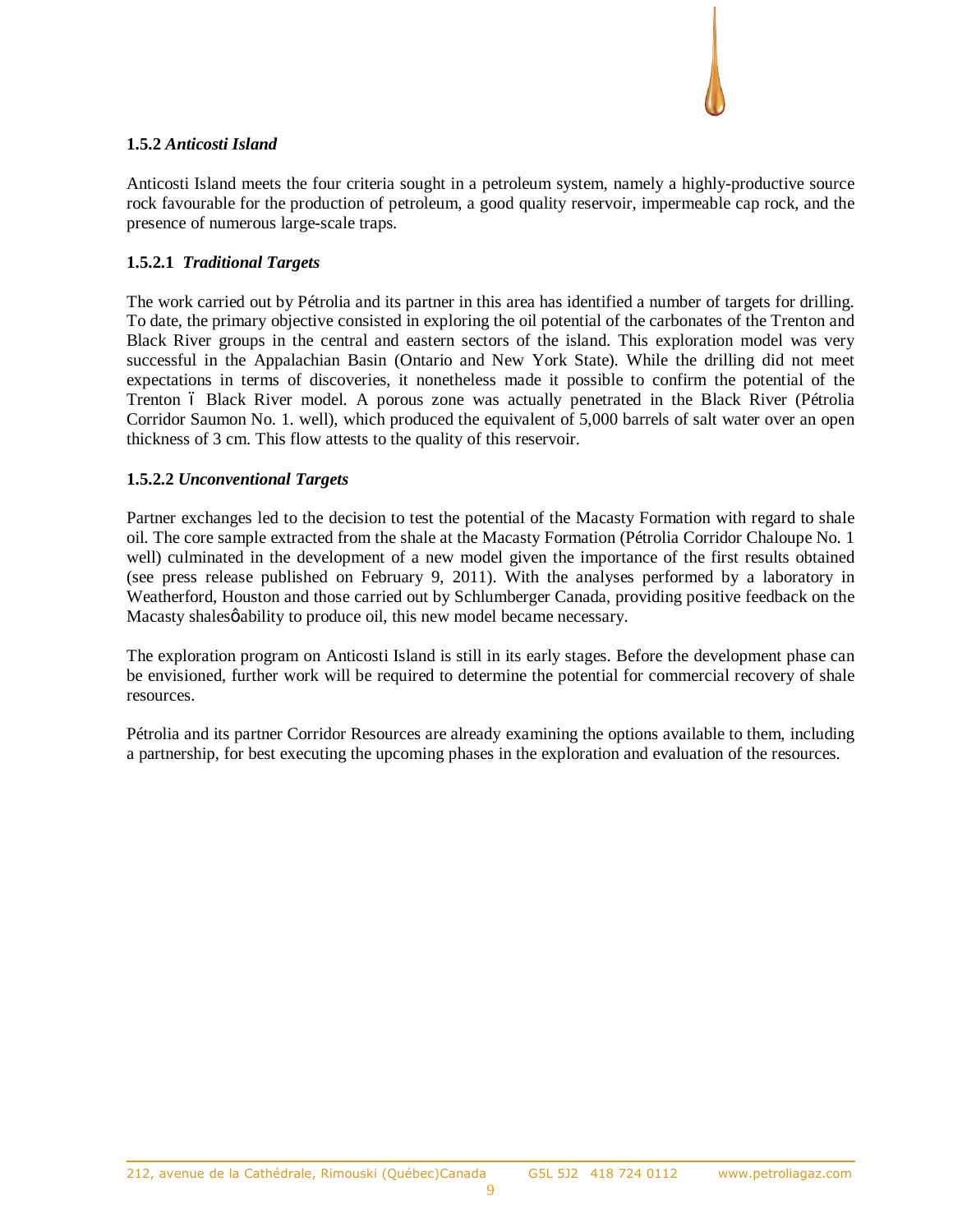# **SUMMARY: ANTICOSTI**

| Surface area                                     | 638,106 hectares                                     |
|--------------------------------------------------|------------------------------------------------------|
| <b>Exploration costs as at December 31, 2010</b> | É\$5,503,018                                         |
|                                                  |                                                      |
| Partnership                                      | ÉLicense acquired in 2007 - Pétrolia interest: from  |
|                                                  | 25% to 50%                                           |
|                                                  | ÉCorridor Resources Inc.                             |
| <b>Achievements</b>                              | " Interpretation of seismic lines and available      |
|                                                  | drilling data                                        |
|                                                  | " Geochemical ground survey (gas absorbed            |
|                                                  | through microbial analysis) conducted on the entire  |
|                                                  | island in $2008(1,700 \text{ samples})$              |
|                                                  | "Interpretation of Shell and Hydro-Québec seismic    |
|                                                  | data                                                 |
|                                                  | " Integration of drilling data into modern composite |
|                                                  | logs                                                 |
|                                                  | " Evaluation of the Shell Jupiter No. 1 and Shell    |
|                                                  | Roliff No. 1 wells                                   |
|                                                  | " Study on the characteristics of organic matter in  |
|                                                  | selected wells on the island                         |
|                                                  | " Drilling campaign in 2010 (3 wells drilled),       |
|                                                  | including three contiguous core samples extracted    |
|                                                  | in the Macasty Formation                             |
|                                                  | " Environmental characterization of drilling sites   |
| Work in progress                                 | Evaluation of drilling works carried out in the      |
|                                                  | summer of 2010                                       |
|                                                  | Study of the analysis results of the core samples    |
|                                                  | extracted from the Macasty Formation                 |
| <b>Proposed work</b>                             | " Continue with the Macasty evaluation               |
|                                                  | " Active search for partners                         |
|                                                  |                                                      |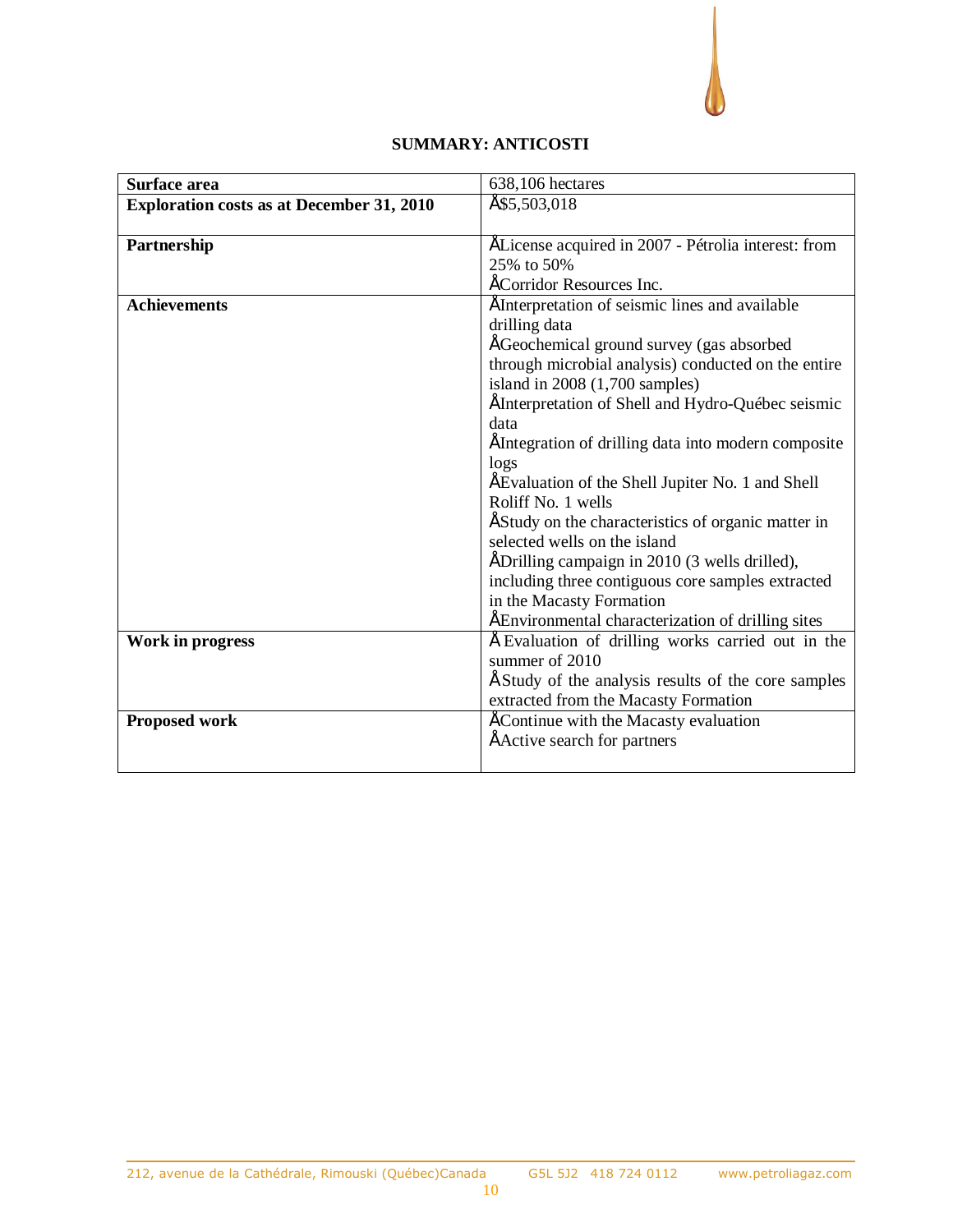

### **1.5.3 Bourque Project (West Point Reefs Formation)**

A 3-D seismic survey carried out by Pétrolia in 2008 clearly demonstrated the presence of a reef complex in the West Point Formation, an older formation than York River. This type of trap can store considerable quantities of hydrocarbons. The traps identified are the same type as the Leduc-type reefs in Alberta, in which giant oilfields have been discoveredô which marked a decisive turning point for oil and gas exploration in that province.

The Bourque project provides an opportunity to discover a significant deposit. This project is located 70 km west of the city of Gaspé. The total depth of the targets varies between 2,300 and 3,000 m.

The Bourque project is very important to Pétrolia and its shareholders in view of the size of the discoveries that could be made and the interest that would be aroused regarding Pétrolia's other properties in the Gaspé region, where similar geologic conditions prevail.

Over the last quarter, Pétrolia has continued seeking one or more partners for the exploratory drilling phase of the project to main structure. The uncertainty that is currently prevalent in Quebec, particularly as regards oil and gas exploration, and more specifically shale gas, has prevented Pétrolia from finalizing various discussions that were underway. The Company's senior management nonetheless continues to consider such a partnership agreement as the favoured precursor to the onset of drilling works on this structure.

| Surface area                                     | $"74,267$ hectares                                               |  |  |
|--------------------------------------------------|------------------------------------------------------------------|--|--|
| <b>Exploration costs as at December 31, 2010</b> | \$3,588,283                                                      |  |  |
| Partnership                                      | " 95% Pétrolia, 5% Pilatus Energy Canada                         |  |  |
|                                                  | Searching for a partner                                          |  |  |
| <b>Achievements</b>                              | • Purchase and interpretation of old seismic data                |  |  |
|                                                  | • Acquisition of 3-D seismic data $(65 \text{ km}^2)$ in<br>2008 |  |  |
|                                                  |                                                                  |  |  |
|                                                  | • Maturation study on organic matter                             |  |  |
|                                                  | • Interpretation and evaluation of the results of the            |  |  |
|                                                  | 3-D seismic survey                                               |  |  |
|                                                  | • Identification of two targets for drilling                     |  |  |
|                                                  | • Preparation of a drilling site                                 |  |  |
| Work in progress                                 | $\bullet$ None                                                   |  |  |
| <b>Proposed work</b>                             | • Drilling campaign                                              |  |  |

## **SUMMARY: BOURQUE**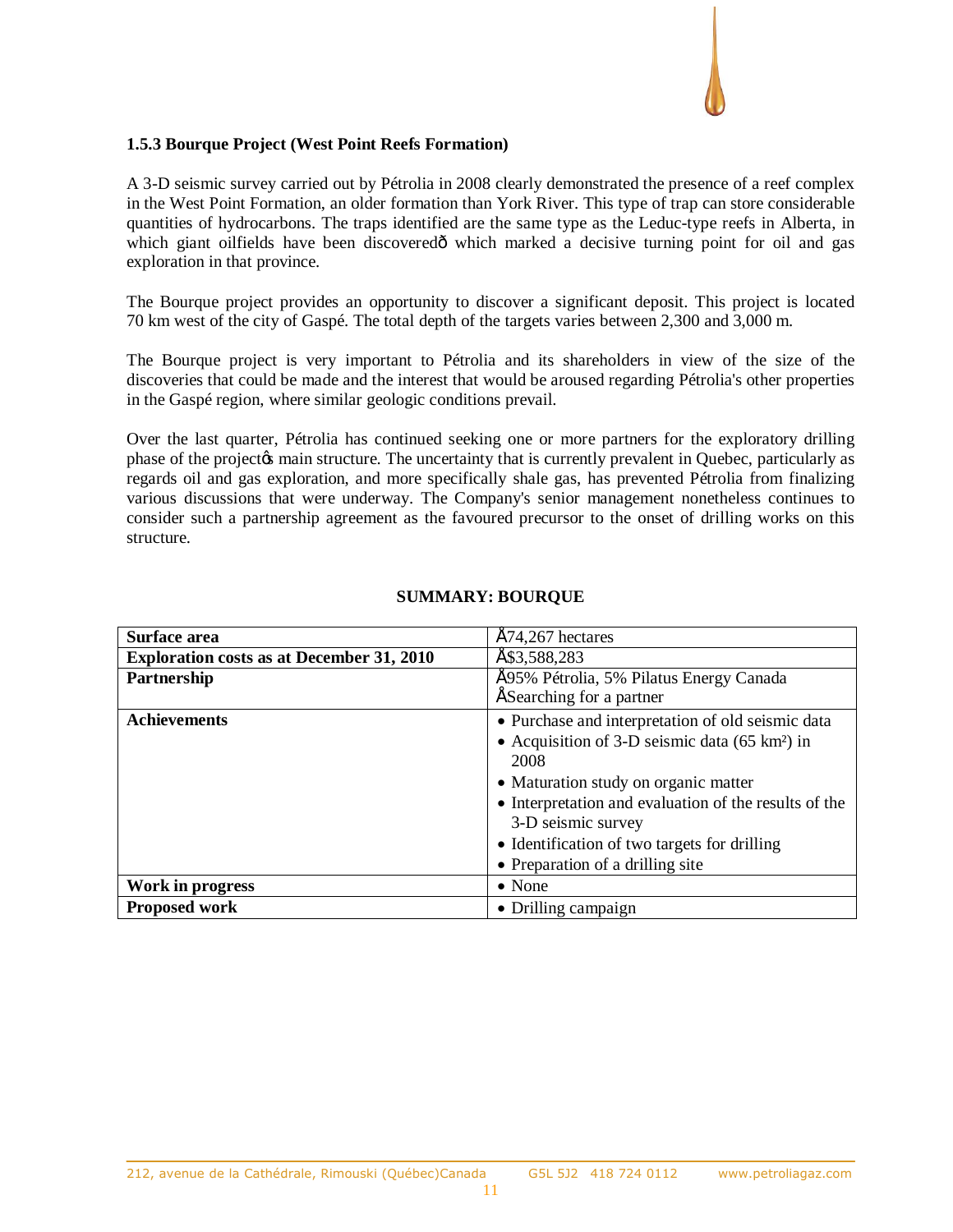

## **1.5.4** *Other Properties*

As it did in 2010, Pétrolia spent the quarter ended December 31, 2010 focused on the Haldimand and Anticosti projects. By assigning its resources to these initiatives, Pétrolia found itself relatively uninvolved in its other properties.

This being said, Pétrolia did spend funds on organic matter analyses of field samples from all of its properties. These analyses aimed to enhance our knowledge on the maturity and source rock potential of rocks in the Gaspésie region. Weatherford was mandated to carry out this work.

Amounts were also allocated to a geochemical project carried out by the same firm and using the same approach as the Haldimand survey. This project, introduced during the quarter and slated to continue into the next quarter, has a budget of \$175,000 and covers portions of the Gaspésia, Edgar and Tremblay properties.

No other activities were carried out on these properties.

### **1.6 OPERATING RESULTS AND CASH POSITION**

For the first quarter, the Company received an amount of \$44,221 for the evaluation of oil reserves, compared with \$10,033 for the same quarter in 2009. Interest revenue on short-term investments accounted for \$6,522, compared with \$4,843 for the same period in 2009. There was no stewardship revenue, compared to 2009, where this item was at \$1,781.

As at December 31, 2010, the Company had cash and cash equivalents of \$7,752,115, an increase of \$5,803,060 since September 30, 2010. The cash receipt generated by the sale of interests to Québénergie Inc. explains this increase.

As at December 31, 2010, working capital was positive at \$7,849,734, which will allow the Company to continue its exploration projects.

### **1.7 COMMITMENTS**

Under the terms of exploration licenses granted by Quebecos Ministry of Natural Resources and Wildlife and New Brunswick's Ministry of Natural Resources, the Company has committed to pay them a rent amount of \$622,266 by 2013. The following minimum payments will be due over the course the next few fiscal years:

| 2011      | 2012      | 2013      |
|-----------|-----------|-----------|
| \$209,776 | \$206,245 | \$206,245 |

In addition, the Company must perform work on its properties on a yearly basis, with minimum costs varying according to the age of the licenses; therefore, they correspond to \$0.50 per hectare for the first year of the license and increase by \$0.50 annually, ultimately reaching \$2.50 per hectare as of year five. The minimum amount of work required is \$135,398 in 2011, \$968,687 in 2012, \$665,747 in 2013, and \$840,943 in 2014.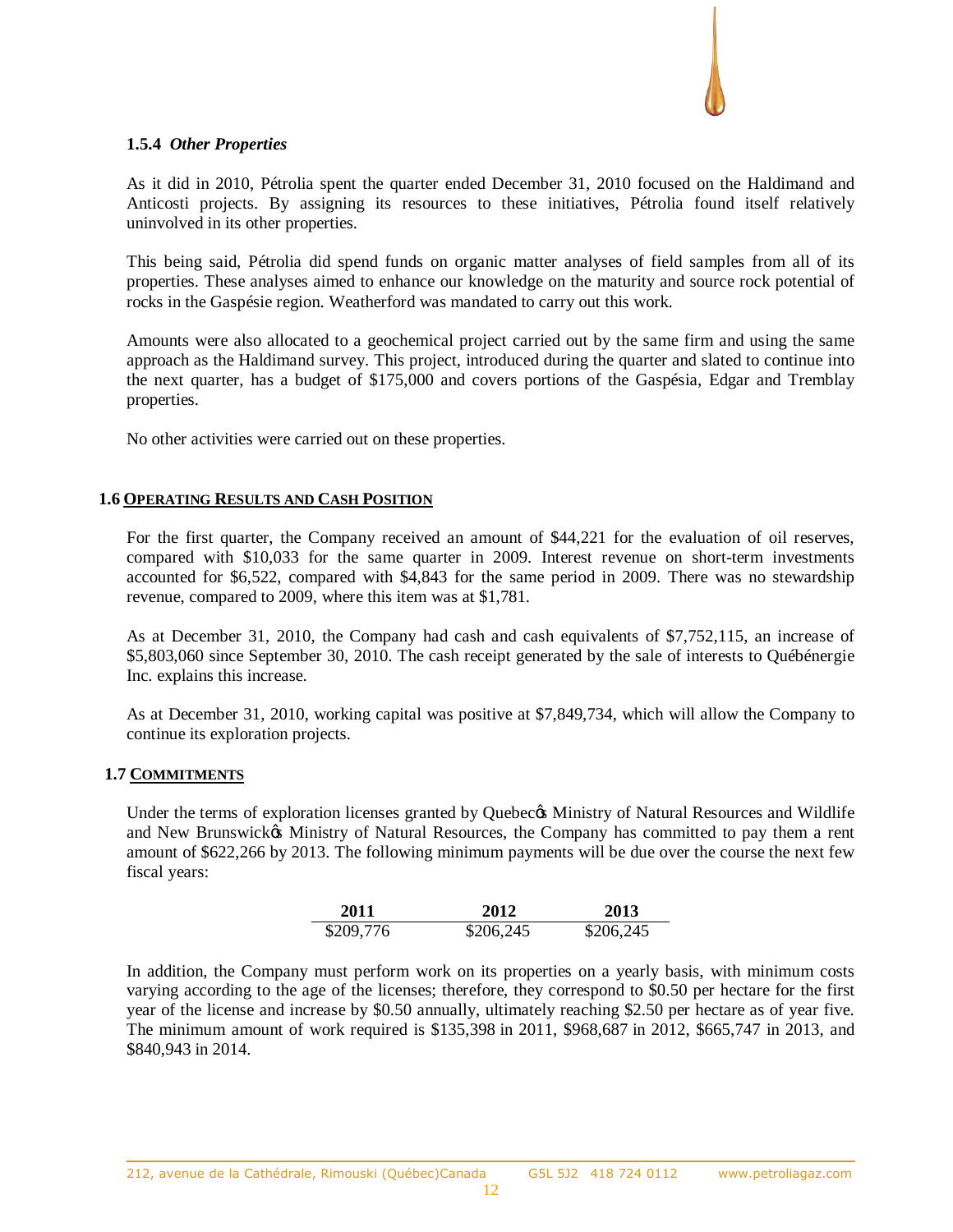The Company has signed leases until 2012 for the rental of office space and one house from four different corporations. The balance of the commitments associated with these leases, excluding escalation clauses, is \$84,686, \$11,900 of which is payable to a company in which a director holds a minority share. The following minimum payments will be due over the course the next few fiscal years:

| 2011     | 2012    |
|----------|---------|
| \$81,186 | \$3,500 |

#### **1.8 ANALYSIS OF OPERATING AND ADMINISTRATIVE EXPENSES**

Operating and administrative expenses for the quarter totalled \$502,132, compared with \$303,408 in 2009. The gap of \$198,724 between the same quarter in 2010 and 2009 is mainly caused by the following variances:

- Stock-based compensation: an amount of \$48,600 was accounted for.
- Professional fees: non-recurring legal and translation expenses totalling \$15,336.
- Salaries and fringe benefits: payroll for the quarter grew by \$44,004 as the result of an increase in the Company's exploration activities. Administrative employees were hired.
- Interest on the debt: An interest amount of \$22,617 was accounted for with regard to the debt incurred through the funding of tax credit on resources.

|                                         | 2010                  |                        |            |                    | 2009                  |                 |            |                    |
|-----------------------------------------|-----------------------|------------------------|------------|--------------------|-----------------------|-----------------|------------|--------------------|
|                                         | <b>December</b><br>\$ | <b>September</b><br>\$ | June<br>\$ | <b>March</b><br>\$ | <b>December</b><br>\$ | September<br>\$ | June<br>\$ | <b>March</b><br>\$ |
| Revenue                                 | 6,522                 | (46, 658)              | 47,342     | 6,646              | 18,772                | 46,759          | 66,186     | 27,921             |
| Net earnings<br>(net loss)              | 3,477,401             | (330,057)              | (244, 544) | (402, 692)         | (381, 236)            | 386,447         | (135, 103) | (456, 584)         |
| Net earnings<br>(net loss)<br>per share |                       |                        |            |                    |                       |                 |            |                    |
| <b>Basic</b>                            | 0.0695                | (0.0068)               | (0.0053)   | (0.0092)           | (0.0092)              | 0.0095          | (0.0033)   | (0.0112)           |
| Diluted                                 | 0.0571                | (0.0068)               | (0.0053)   | (0.0092)           | (0.0094)              | 0.0073          | (0.0033)   | (0.0112)           |

#### **1.9 SUMMARY OF QUARTERLY RESULTS**

Revenue consists mostly of interest earned for each of the quarters. The negative revenue for September 2010 is mainly due to the reclassification of income from the evaluation of oil reserves over the first three quarters of fiscal 2010, which was itemized against the exploration expenses reported. General and administrative expenses are relatively stable from one quarter to another. The main changes in quarterly losses or profits are explained as follows: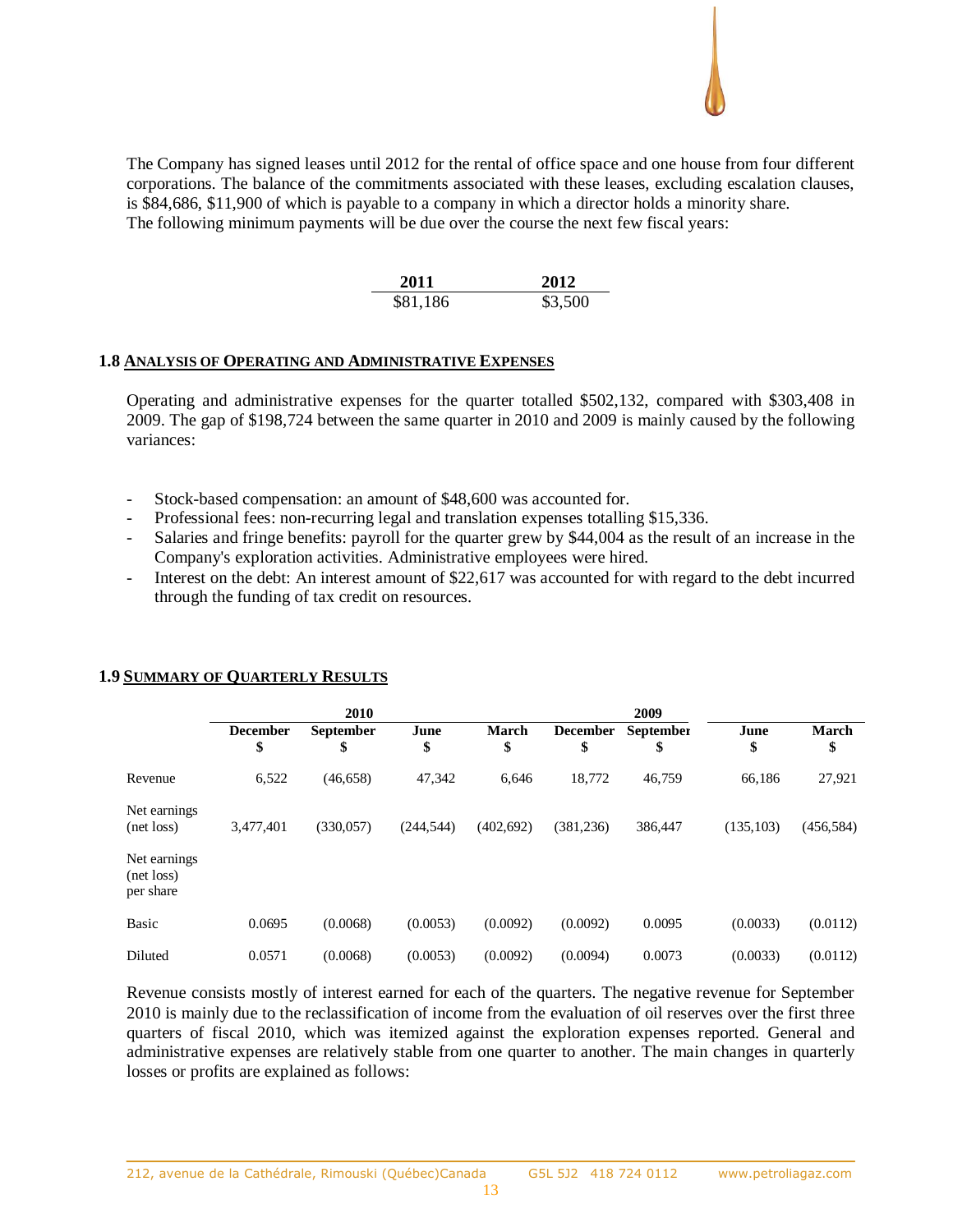

| $2009$ ó March   | Capital tax of $$164,124$ for fiscal years 2006, 2007, and 2008, which the<br>Company disputed through a notice of objection to the Minister of Revenu of<br>Quebec, and an unrealized loss of \$180,000 on an investment recorded. |
|------------------|-------------------------------------------------------------------------------------------------------------------------------------------------------------------------------------------------------------------------------------|
| 2009 ó September | Unrealized gain of \$200,000 on an investment and future income taxes of<br>\$542,000 recorded.                                                                                                                                     |
| 2009 ó December  | Unrealized loss of \$458,500 on an investment and a gain on disposal of shares of<br>\$395,163 recorded.                                                                                                                            |
| 2010 ó March     | Stock-based compensation of \$183,600 recorded.                                                                                                                                                                                     |
| 2010 ó December  | Stock-based compensation of \$48,600 and a gain on disposal of interest in certain<br>licenses of \$3,856,703.                                                                                                                      |

## **1.10 RELATED-PARTY TRANSACTIONS**

During the quarter, a company (Gestion LesTrois Inc.) in which one of Pétrolians directors holds a minority interest billed the Company rent for a space in the amount of  $$2,229$  (2009 6  $$2,142$ ).

Also during the quarter, another company (Géominex Inc.) in which one of Pétrolia & directors holds a minority interest billed the Company for exploration expenses in the amount of \$0 (2009 6 \$41,332). As at December 31, 2010,  $$43,038$  is due from these companies (2009 6 \$23,624).

The Company shares certain administrative expenses with Ressources Appalaches, a company that shares a director. For the third quarter, it billed the Company for the following expenses:

|                                                 | 2010<br>\$               | 2009<br>S     |
|-------------------------------------------------|--------------------------|---------------|
| Salaries and fringe benefits<br>Office supplies | 12,676<br>300            | 28,554<br>900 |
| Telecommunications                              | $\overline{\phantom{0}}$ | 1.501         |

A sum of \$6,560 is due to this company as at December 31, 2010 (2009 6 \$17,190).

Transactions were carried out with a company (Seisserv Inc.) whose majority shareholder is a director of Pétrolia. The exploration work billed to the Company for the quarter amounted to \$2,484 (2009 6  $$4,313$ ). An amount of  $$1,164$  is due as at December 31, 2010 (2009 6 \$2,249).

These transactions occurred in the normal course of business at the fair exchange value established and accepted between the armgs-length parties.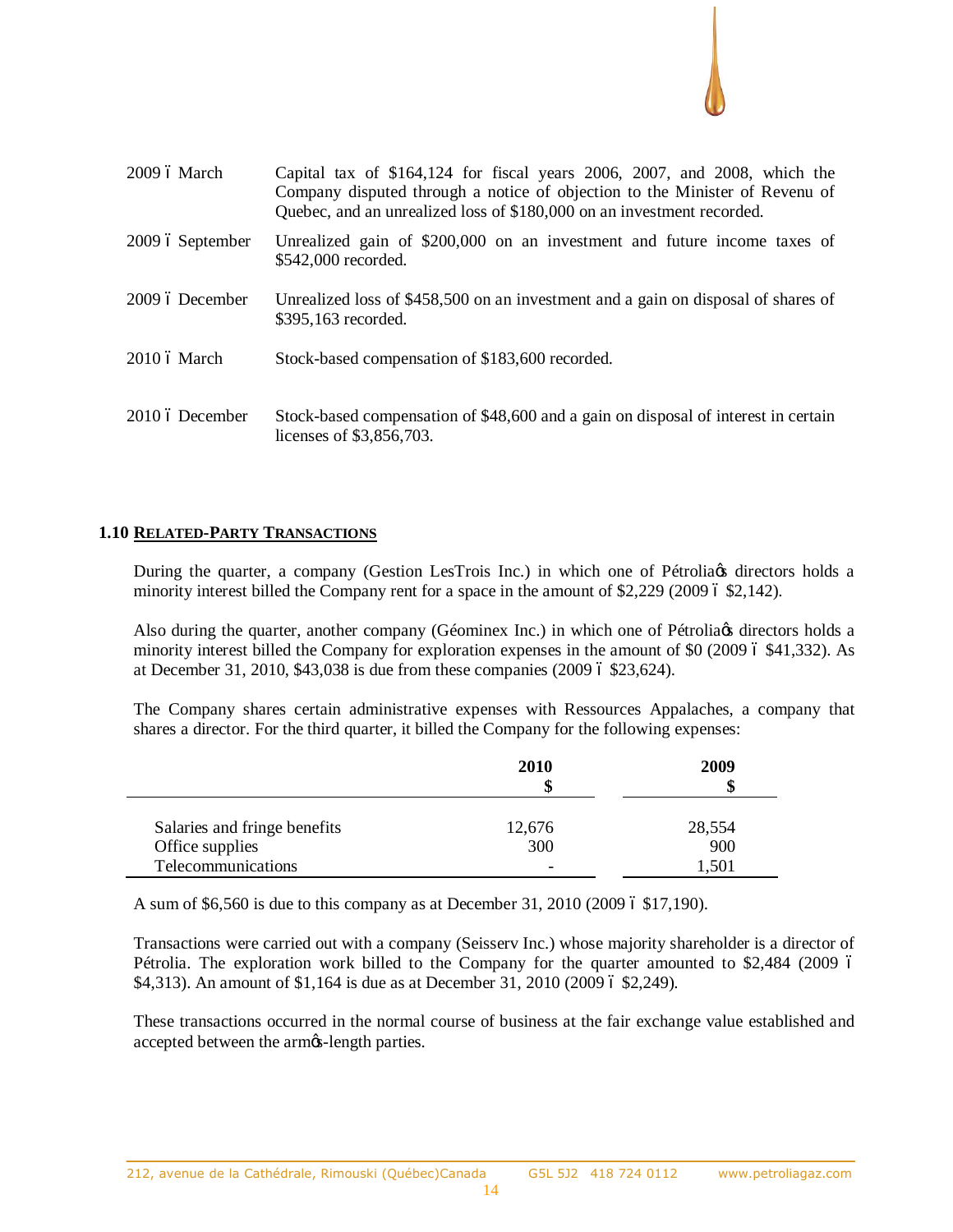## **1.11 ACCOUNTING STANDARDS**

Readers are asked to refer to Note 2 in the financial statements dated September 30, 2010, for a detailed description of the accounting standards.

## **1.12 NEW ACCOUNTING STANDARDS**

No new accounting standards were adopted during the quarter.

## **1.13 FUTURE ACCOUNTING STANDARD**

### **IFRS Convergence**

In February 2008, the Accounting Standards Board (AcSB) confirmed that Canadian generally accepted accounting principles (GAAP) for publicly accountable enterprises will be replaced by International Financial Reporting Standards (IFRS). IFRS rely on a conceptual framework similar to that of Canadian GAAP, but there are significant differences in terms of recognition, evaluation, and disclosures.

The transition will take place at the latest for fiscal years begun on or after January 1, 2011. Consequently, the Company expects that the interim financial statements for the three-month period ended December 31, 2011, and the annual financial statements for the fiscal year ended September 30, 2012, will be the first that it presents in accordance with IFRS.

### **Training**

The personnel assigned to the convergence with IFRS has undergone and continue to receive training by the Order of Chartered Accountants of Quebec. Given that IFRS will change by 2011, all changes that could affect the Company must be monitored.

### **Affected Accounting Standards**

The detailed analysis of accounting standards affected by the convergence to IFRS should be completed throughout fiscal 2010-2011. In general, much effort must be put into the presentation of financial statements, since IFRS require more disclosures.

The following list contains the main areas in which the accounting standard modifications are expected to have an impact on the Company of financial statements. This list should not be considered an exhaustive list of the modifications that will result from conversion to IFRS. It aims to highlight the areas that the Company considers most important; however, the analysis of the modification is not complete, and the choice of accounting standards under IFRS, if any, has not been determined. The regulatory bodies that promulgate Canadian GAAP and IFRS carry out significant projects on a continuous basis, which could have an impact on the final differences between Canadian GAAP and IFRS and their repercussions on the Company's financial statements during the coming years. The following list covers the standards that exist based on the current Canadian GAAP and IFRS. For now, however, the Company is unable to reliably quantify the expected impact of these differences on its financial statements. The standards are as follows: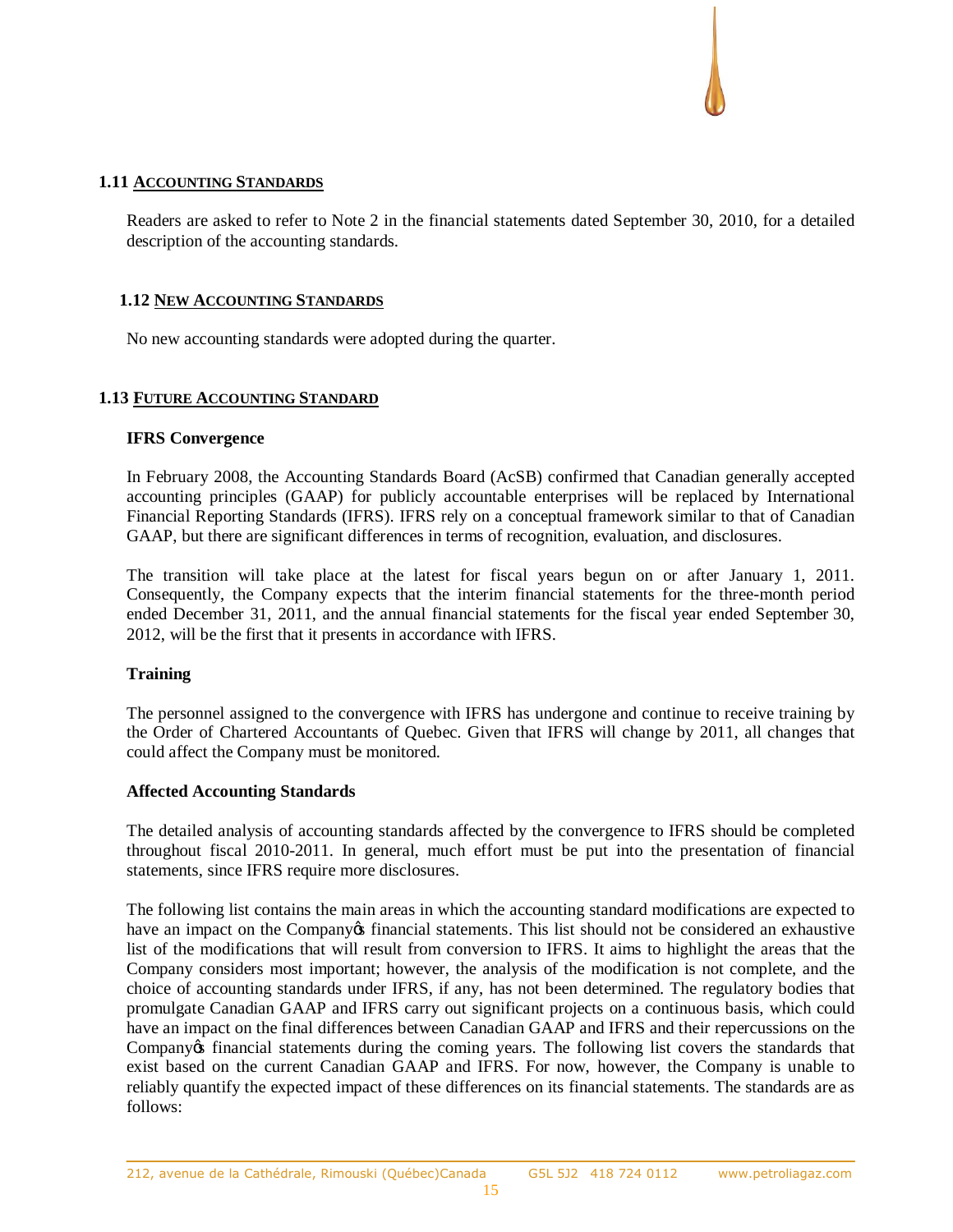# **Initial Adoption (IFRS 1)**

IFRS 1 gives directives on the general approach to be taken when IFRS are adopted for the first time. The fundamental principle of IFRS 1 is the retrospective application of valid IFRS as of the date of initial adoption. IFRS 1 realizes that a full retrospective application may not be possible or appropriate in all situations and stipulates:

• exemptions for certain specific aspects of certain IFRS in the preparation of the opening balance sheet; and

• mandatory exemptions in the retrospective application of certain IFRS.

In addition, in order to ensure that the financial statements contain high-quality information that is transparent to users, IFRS 1 contains disclosure obligations to highlight the changes made to the financial statements following the convergence to IFRS.

The following table presents some of the main modifications of accounting methods which we believe should have an impact on the recording and evaluation of certain elements of the balance sheet and the income statement. Unless otherwise indicated, all accounting method modifications will be applied retrospectively.

| <b>Accounting</b><br>method                 | Main differences in accounting treatment                                                                                                                                                                                                                                                                                                                                                                 | <b>Potential impacts</b>                                                                                                                                                          |
|---------------------------------------------|----------------------------------------------------------------------------------------------------------------------------------------------------------------------------------------------------------------------------------------------------------------------------------------------------------------------------------------------------------------------------------------------------------|-----------------------------------------------------------------------------------------------------------------------------------------------------------------------------------|
| Provisions and<br>contingent<br>liabilities | IFRS require the recording of a provision if it is<br>more likely than not that an outflow of<br>resources will be necessary to settle the<br>obligation, while Canadian GAAP use a higher<br>threshold.<br>IFRS also require that a provision be recorded<br>in the case of onerous contracts, while<br>according to GAAP, the recording of such a<br>liability is only required in certain situations. | Opening balance sheet and after the<br>transition: We have not finished our<br>evaluation. It is possible<br>that<br>additional provisions will be recorded<br>according to IFRS. |
| Income tax                                  | The various accounting method modifications<br>according to IFRS will also have an impact on<br>the corresponding deferred tax asset or liability,                                                                                                                                                                                                                                                       | Opening balance sheet: No significant<br>impact is expected. No short-term<br>deferred taxes.                                                                                     |
|                                             | unless a reduction of value is required.                                                                                                                                                                                                                                                                                                                                                                 |                                                                                                                                                                                   |

| After the transition: The impact will  |
|----------------------------------------|
| depend on the net effect of all of the |
| differences between the accounting     |
| methods.                               |
|                                        |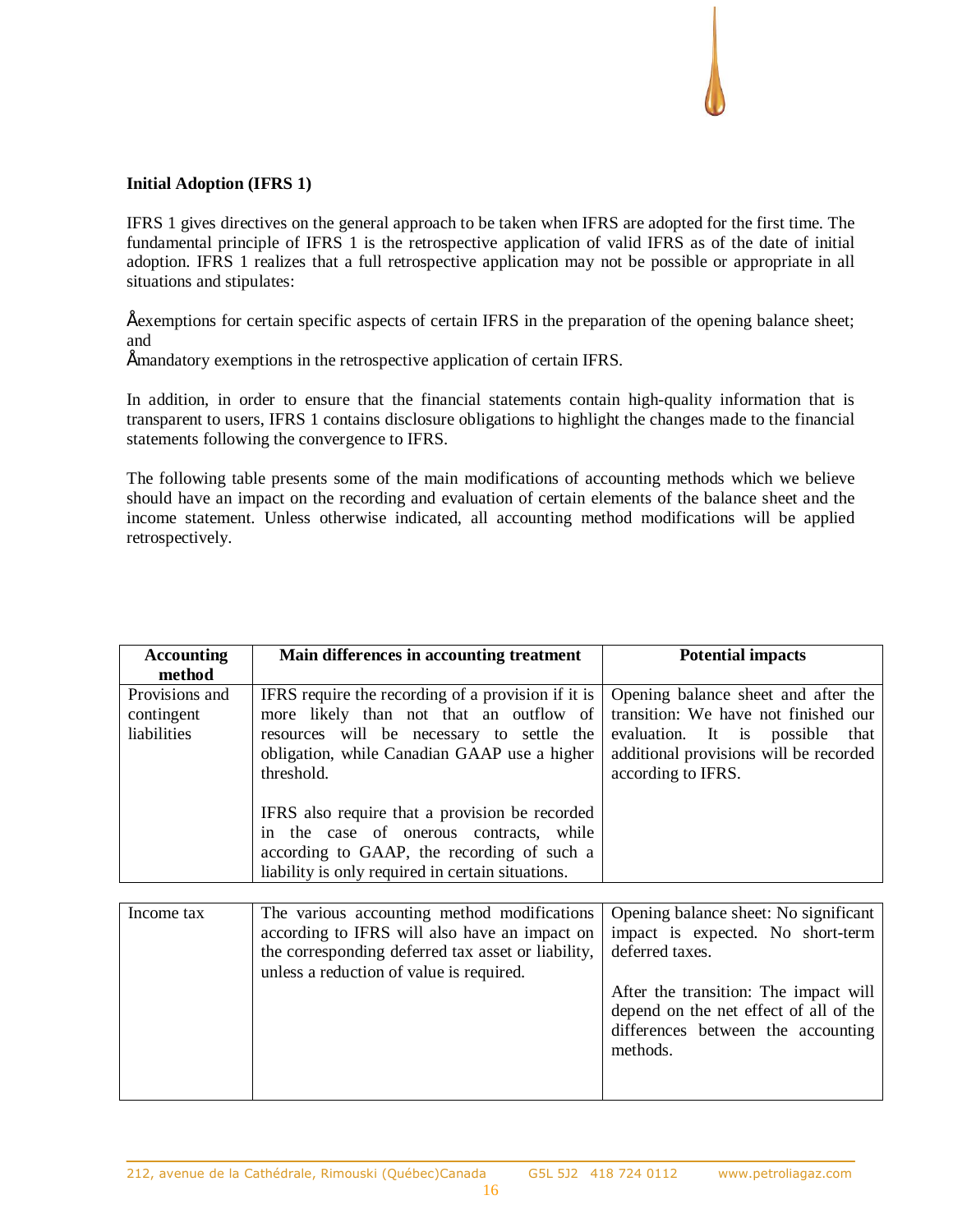

|                                                                 |  | The tax consequences of a transaction recorded   Opening balance sheet: No significant  |
|-----------------------------------------------------------------|--|-----------------------------------------------------------------------------------------|
|                                                                 |  | in other comprehensive income or directly in simpact is expected on overall             |
| shareholders quity during previous periods shareholders equity. |  |                                                                                         |
| must be recorded directly in other                              |  |                                                                                         |
|                                                                 |  | comprehensive income or directly in After the transition: The impact on                 |
|                                                                 |  | shareholdersø equity (overtrospective researcho). earnings will depend on the extent of |
|                                                                 |  | According to Canadian GAAP, any subsequent the variations in deferred taxes that        |
| variation of deferred taxes is charged against                  |  | will be recorded<br>in<br>other                                                         |
| earnings.                                                       |  | comprehensive income or directly in                                                     |
|                                                                 |  | shareholdersø equity.                                                                   |

| <b>Accounting</b><br>method | Main differences in accounting treatment                                                                                                                                                                                                                                                                                                                                                                                                                      | <b>Potential impacts</b>                                                                                                                        |
|-----------------------------|---------------------------------------------------------------------------------------------------------------------------------------------------------------------------------------------------------------------------------------------------------------------------------------------------------------------------------------------------------------------------------------------------------------------------------------------------------------|-------------------------------------------------------------------------------------------------------------------------------------------------|
| Stock-based<br>compensation | IFRS requires that expected extinctions be taken<br>into account in the recording of stock-based<br>compensation cost at the time of the granting<br>rather than recognize the extinctions when they<br>occur. When the acquisition is gradual, IFRS<br>requires that each segment of the granting be<br>evaluated and recorded separately, as each<br>segment has a different acquisition period, and<br>the fair value of each will therefore be different. | Opening balance sheet: No significant<br>impact.<br>After the transition: The impact will<br>depend on the method of granting<br>stock options. |

### **Steps in the Conversion Process:**

### *First Step*

Consists of the initial evaluation, i.e. identifying the differences between Canadian GAAP and IFRS, as well as conducting an initial analysis of IFRS 1 6 regarding exceptions for the initial switch to IFRS. This phase is now completed.

### *Second Step*

Consists of the detailed evaluation, and includes the prioritization of accounting issues, the quantification of the impact of the conversion to IFRS, and the examination and approval of the accounting principles selected. This phase is now completed.

### *Third Step*

Design: the accounting system and its internal controls are simple, for the Company is still in the exploration phase and should, seeing as no major challenges are anticipated, be able to operate its accounting systems according to IFRS. This being said, some Excel spreadsheets will need to be modified so as to support the changes rendered necessary by the convergence. This phase is currently being executed.

The fourth implementation phase is underway, and we are dedicating significant energy to preparing IFRS financial statement models. According to the provisions of IFRS 1, we are required to disclose not only comparative data, but also, during the year in which IFRS are adopted, the opening balance sheet at the start of the comparative period.

We feel that the Company will be in a position to prepare an interim financial report that complies with IAS-34 for its quarter ending on December 31, 2011.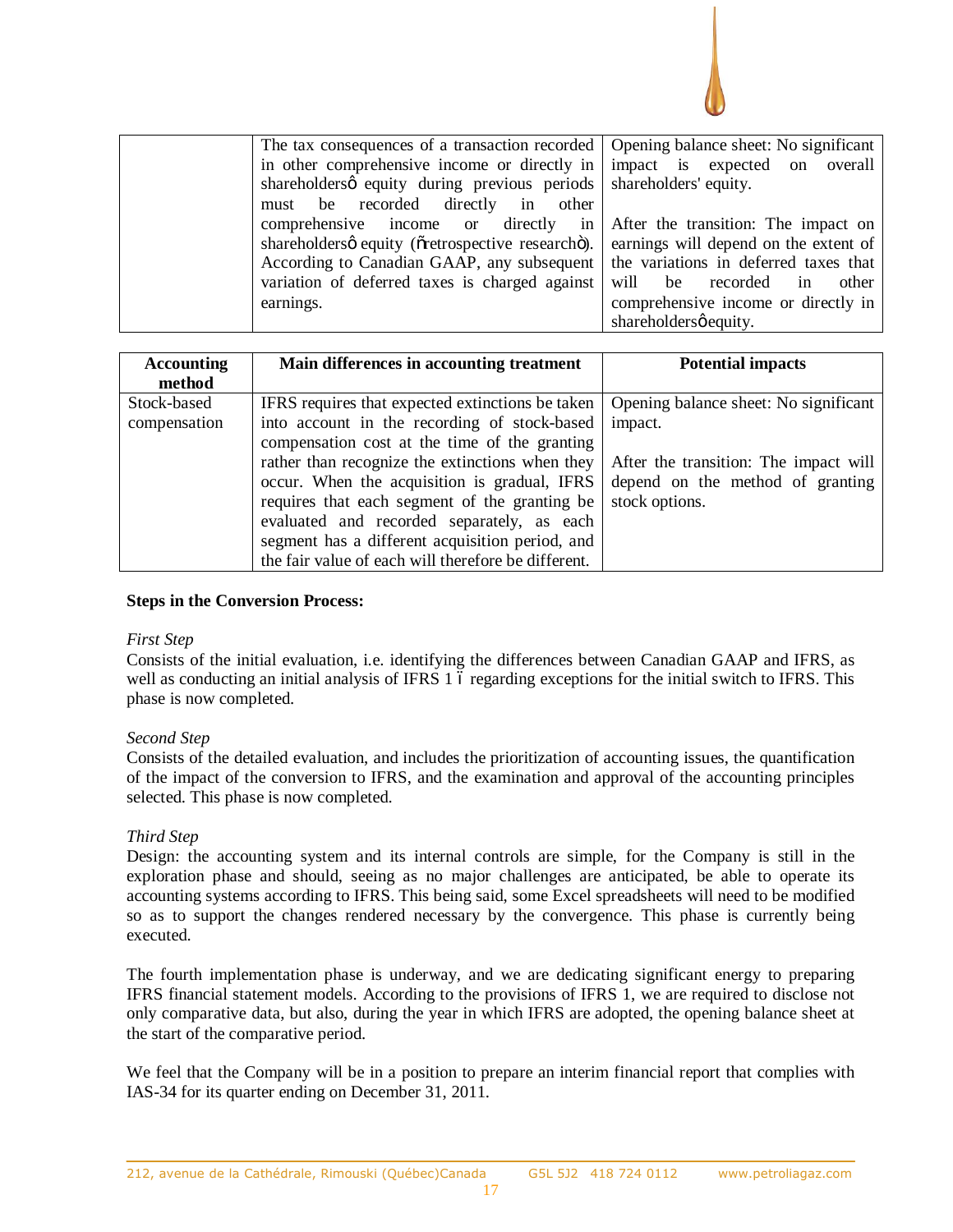## **Information Systems**

The Company ts accounting process is simple, since it is a company in the exploration stage. The Company should be able to operate its accounting systems under IFRS, since no significant challenge is foreseen. However, certain Excel spreadsheets will need to be adapted in order to support the necessary changes due to the convergence.

# **Internal Controls**

The Company ts signing officers have the responsibility of ensuring that there are processes allowing them to have the necessary knowledge in support of the declarations made in the certifications, more specifically that the documents in SEDAR are reliable. The officers will ensure that once the convergence process is completed, they will still be able to sign their certification.

## **Impact on Commercial Activities**

The Company to business processes are simple, and no significant challenge is expected in order to operate according to IFRS. The Company has few transactions in foreign currencies and has no long-term debt or capital obligations. The Company does not expect that the IFRS will change these processes when it completes flow-through private placements. The Company has no compensation plan that will be affected by the IFRS. The stock option plan is not affected by financial ratios or objectives.

Business processes will be monitored during the 2010-2011 fiscal year in order to detect impacts not identified during our initial analysis.

# **1.14 RISK MANAGEMENT AND FINANCIAL INSTRUMENTS**

### **Risk Management Policy**

Through its financial assets and liabilities, the Company is exposed to various risks. The following analysis provides an assessment of the risks as at December 31, 2010, the date of the balance sheet.

### **Credit Risk**

Financial instruments that potentially subject the Company to credit risk consist primarily of cash and cash equivalents and accounts receivable. The Company ts cash and cash equivalents are held with or issued by first-class financial institutions. Receivables mostly represent sums due from the governments and related parties. Therefore, Management considers the risk of non-performance on these instruments to be very minimal.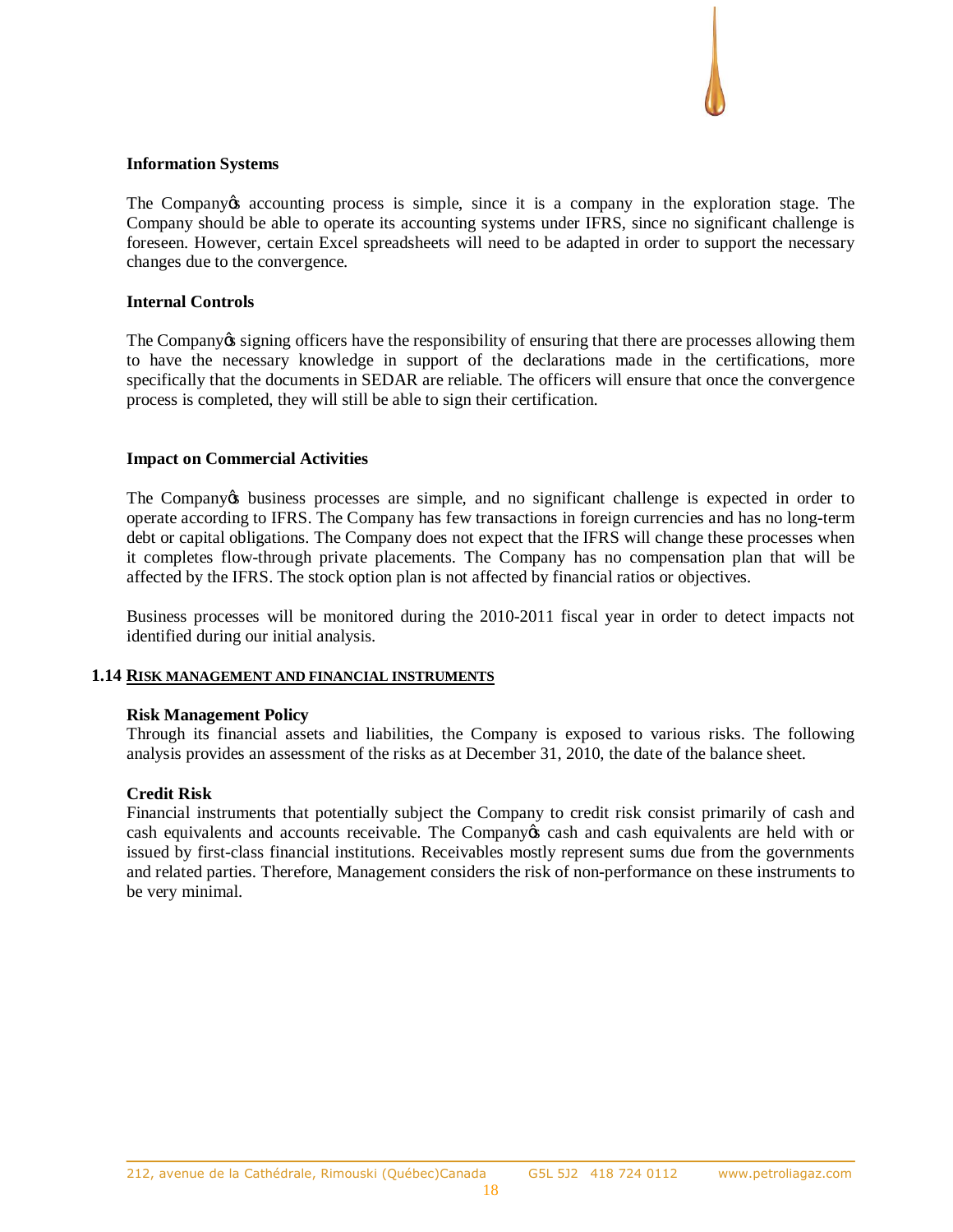Maximum Exposure to Credit Risk:

|                                       | 2010<br>\$         | 2009<br>\$             |
|---------------------------------------|--------------------|------------------------|
| Cash<br>Money market fund             | 4,151,115<br>1,000 | 4,255,802<br>3,470,552 |
| Guaranteed investment<br>certificates | 3,600,000          |                        |
| Receivables                           | 3,124,044          | 3,278,388              |
|                                       | 10,876,159         | 11,004,742             |

# **Liquidity Risk**

Liquidity risks are the risks that the Company would be unable to cope with its financial obligations at the required times or could only do so at excessive cost. The Company finances its growth through the issuance of shares and the sale of interests in some of its petroleum assets. One of Management is main financial objectives is to maintain an optimal level of liquidities by actively managing the exploration work to be performed.

Considering the liquid resources at the Company's disposal, Management feels that the Company is exposed to high liquidity risks.

All of the Company os financial liabilities have a maturity of less than one year.

# **Market Risk**

Market risk is the risk of fluctuations in the fair value or future cash flows of financial instruments due to market factors. Market risk is comprised of three types of risk: interest rate risk, foreign exchange risk, and other price risks. The Company is exposed to two of these risks, namely interest rate risk and other price risks.

### A) Interest Rate Risk

Interest rate risk refers to the effect of interest rate fluctuations on the value of investments and long-term debt.

Investments are at a fixed interest rate, and thereby expose the Company to the risk associated to variations in the fair value ensuing from interest rate fluctuations. For the quarter ended December 31, 2010, an increase or decrease of 1% in the interest rates in effect at that date (with all other variables remaining equal) would have triggered a net loss variation of \$1,590.

The Company has a variable rate bank loan, and is thus exposed to interest risk due to fluctuations in the prime rate. For the fiscal year ended December 31, 2010, an increase or decrease of 1% in the interest rates in effect at that date (with all other variables remaining equal) would have triggered a net loss variation of \$600.

# B) Other Price Risks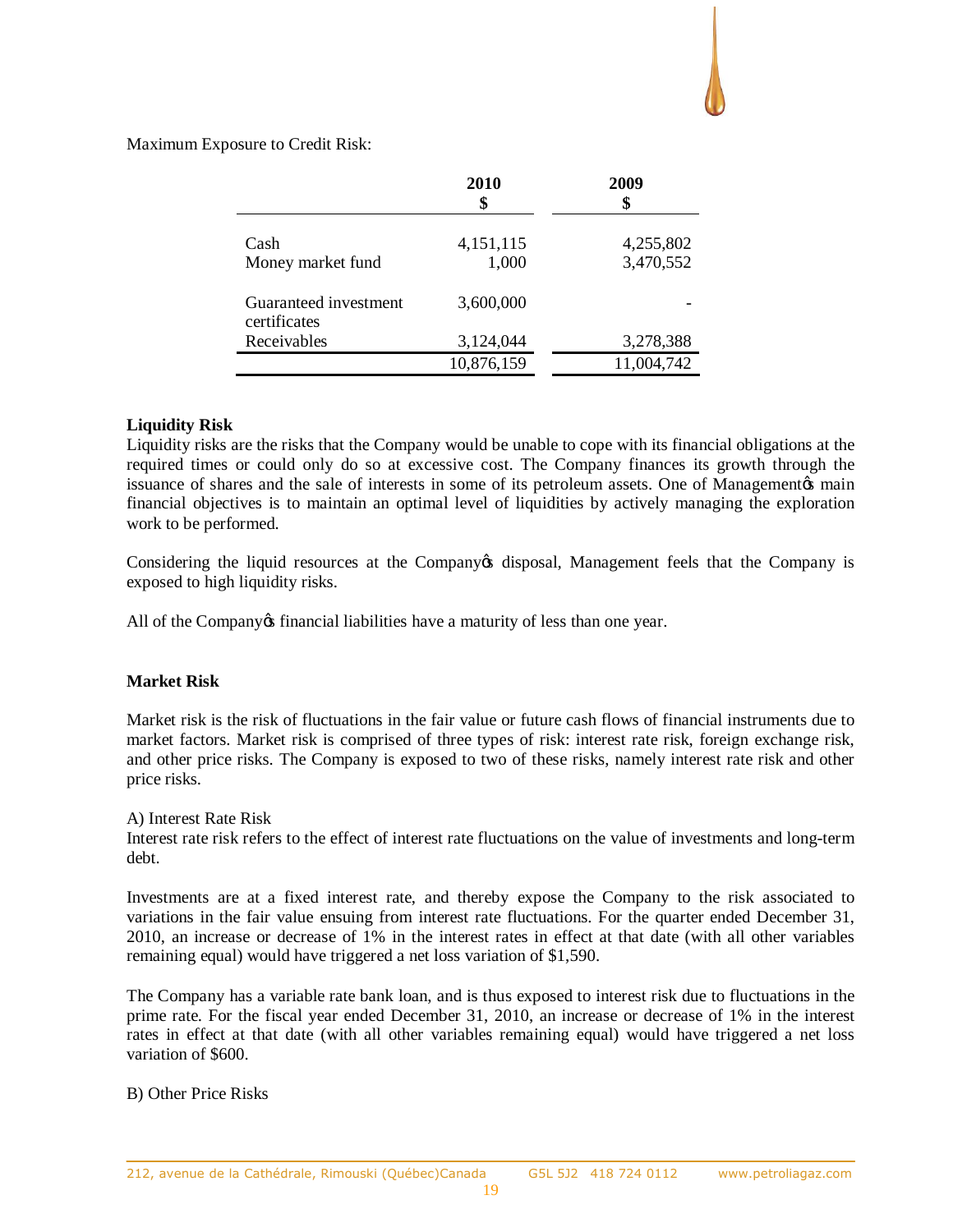

The Company is exposed to fluctuations in oil and gas prices, which have an effect on the potential profitability of the oil and gas properties it holds. This can go so far as to impact the Company's exploration plans and decisions to move ahead with production.

### **Categorization of Financial Instruments**

Financial instruments fall into one of the following five categories: held for trading, investments held to maturity, loans and debts, financial assets available for sale, or other financial liabilities. The category determines the instrument to accounting treatment. The Company establishes the category during the initial recording of the financial instrument based its underlying goal.

The Company of financial assets and liabilities are categorized and valued as follows:

| <b>Financial assets/liabilities</b> | Category                    | <b>Valuation</b>      |  |
|-------------------------------------|-----------------------------|-----------------------|--|
| Cash and cash equivalents           | Held for trading            | Fair value            |  |
| Receivables                         | Loans and debts             | Cost after impairment |  |
| Investments                         | Held for trading            | Fair value            |  |
| Trade and other payables            | Other financial liabilities | Cost after impairment |  |
| Loan                                | Other financial liabilities | Cost after impairment |  |

Financial instruments valued at the cost after impairment are initially recognized at fair value then at the cost after impairment, with gains and losses recognized in net earnings for the period during which the gain or loss occurs. Changes in the fair value of financial instruments categorized as held for trading are recorded in net earnings for the period during which the change takes place.

# **Fair Value**

The fair value of investments is determined as follows:

Guaranteed investment certificates: given their recent issuance, the fair value corresponds to their cost.

Money market funds: given their short-term maturity, the fair value corresponds to their cost.

As regards the loan, the accounting value is quite close to the fair value, and this because of a variable interest rate on the debt.

# **Hierarchy of Fair Value Valuations**

Financial instruments recorded at fair value on the balance sheets are categorized according to a hierarchy that reflects the significance of the data used to carry out the valuations.

The hierarchy of fair value valuations is broken down into the following levels:

Level 1 6 valuation based on the prices (non-adjusted) listed on the asset markets for identical assets or liabilities: cash is found on this level.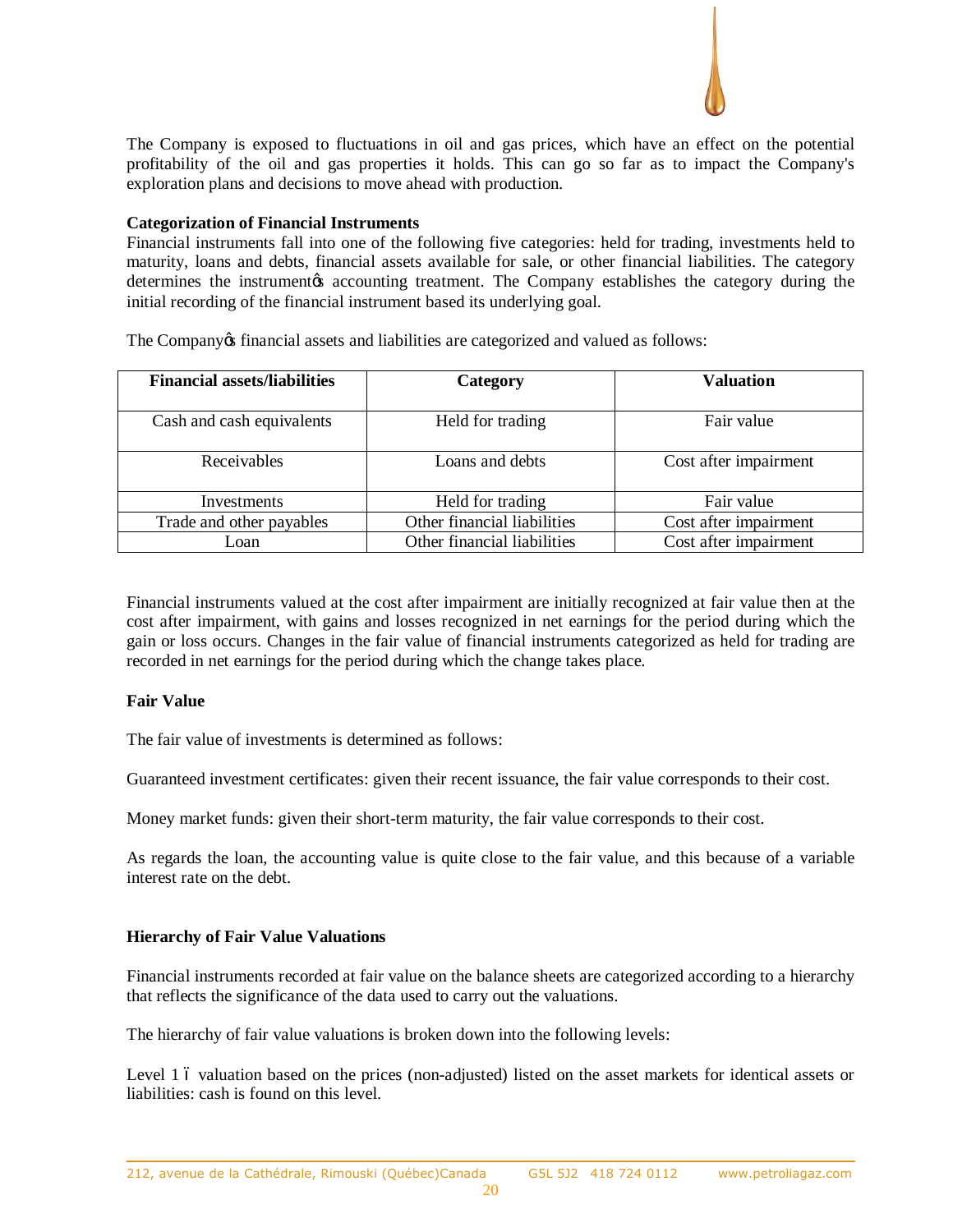

Level 2 6 valuation techniques based on data other than the listed prices referred to in level 1 observable for assets or liabilities directly (prices) or indirectly (price derivatives): cash equivalents and investments are found on this level.

Level 3 6 valuation techniques based on a significant share of data related to the asset or liability not based on observable market data (non-observable data).

The hierarchy that applies as part of the determination of the fair value requires the use of data observable on the market each time such data exist. A financial instrument is placed at the lowest level of the hierarchy for which a piece of significant data has been taken into account in the valuation of the fair value.

There was no transfer in the valuation of financial assets between levels 1 and 2 during the quarter.

The fair value of financial instruments for the period ending on December 31 is summarized as follows:

|                                 | 2010              |                   | 2009              |                   |  |
|---------------------------------|-------------------|-------------------|-------------------|-------------------|--|
|                                 | <b>Book value</b> | <b>Fair value</b> | <b>Book value</b> | <b>Fair value</b> |  |
|                                 | \$                | \$                | \$                | \$                |  |
| Financial assets                |                   |                   |                   |                   |  |
| held for trading:               |                   |                   |                   |                   |  |
| Cash and cash equivalents       | 7,752,115         | 7,752,115         | 7,726,354         | 7,726,354         |  |
| Investments                     | 754,331           | 754,331           | 380,000           | 380,000           |  |
| Loans and debts:<br>Receivables | 3,124,044         | 3,124,044         | 3,278,388         | 3,278,388         |  |
| Other financial liabilities:    |                   |                   |                   |                   |  |
| Trade and other payables        | 1,594,854         | 1,594,854         | 2,925,264         | 2,925,264         |  |
| Loan                            | 2,243,310         | 2,243,310         |                   |                   |  |

### **RISK AND UNCERTAINTY**

The mining properties held by the Company are currently in the exploration phase. The Company's longterm profitability is partially contingent on the costs and success of the exploration and ensuing development programs, which could in themselves be affected by various factors. These factors include environmental regulations, the characteristics of future mining deposits (quality and quantity of resources), production infrastructure development costs, financing costs, the cost of metals, the market value of mining products, and the competitiveness of the industry. The successful completion of reserve exploration and development projects will require major investments. Without cash flows generated by mining operations, the Company is dependent on capital markets for the financing of its exploration and development activities. Market conditions and other unexpected events could have an impact on the Company's ability to raise the funds needed to grow.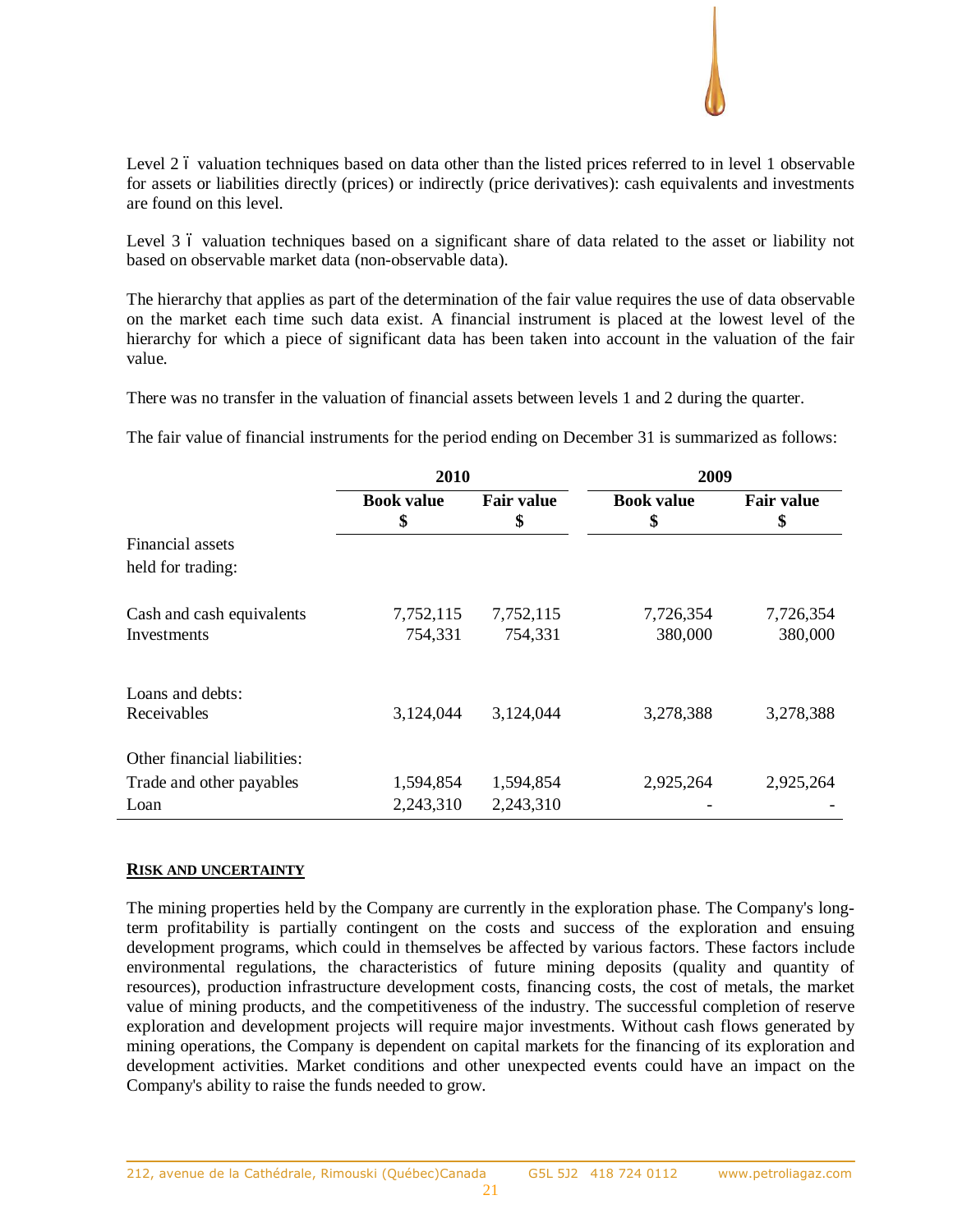## **1.15 ADDITIONAL INFORMATION**

## a) Supplemental documents

Certain supplemental documents, including prior management reports and press releases, are available online at www.sedar.com in the documents section or on Pétrolia & Web site at: **www.petroliagaz.com**.

## b) Rule 51-102 Section 5.2

The deferred exploration expenses for the quarter ended December 31, 2010, are detailed as follows:

|                                        | Geology | <b>Analysis</b>          | Geophysical<br>surveys   | <b>Drilling</b>          | Completion               | General<br>expenses | <b>Evaluation of</b><br>oil reserves | <b>Stock-based</b><br>compensation | <b>Total</b> |
|----------------------------------------|---------|--------------------------|--------------------------|--------------------------|--------------------------|---------------------|--------------------------------------|------------------------------------|--------------|
|                                        | \$      | \$                       | \$                       | \$                       | \$                       | \$                  | \$                                   | \$                                 | \$           |
| Anticosti                              | 11,724  | 40                       | 220                      | 168,042                  |                          | 6,405               | $\overline{\phantom{a}}$             | 11,310                             | 197,741      |
| Gastonguay                             | 549     | $\overline{\phantom{a}}$ | $\overline{\phantom{a}}$ | $\overline{\phantom{a}}$ | $\overline{\phantom{0}}$ |                     | $\qquad \qquad \blacksquare$         | 76                                 | 625          |
| Gaspésia-<br>Edgar-Marcel-<br>Tremblay | 56,962  | $\overline{a}$           | 210                      | $\overline{a}$           | $\overline{\phantom{0}}$ | 740                 | $\overline{a}$                       | 160                                | 58,072       |
| $\operatorname{Gasp\acute{e}}$         | 10,629  | 20                       | 16,081                   | 25,263                   | 3,654                    | 18,393              | $\qquad \qquad \blacksquare$         | 338                                | 74,378       |
| Gaspé Bourque<br>project               | 6,550   | $\overline{\phantom{a}}$ | 970                      | $\overline{a}$           |                          |                     |                                      | 616                                | 8,136        |
| Gaspé Haldimand<br>project             | 61,023  | 40                       | 25,345                   | 83,201                   | 45,369                   | 53,106              | 50,278                               | 8,715                              | 327,077      |
| Gaspé<br>Tar Point project             | 1,237   | ۰                        | 693                      | 46,415                   | 4,327                    | 30                  |                                      | 12,909                             | 65,611       |
| Dalhousie (New<br>Brunswick)           | 2,372   | 40                       | 4,675                    | $\overline{\phantom{a}}$ | $\sim$                   | 1,120               | $\overline{\phantom{a}}$             | 76                                 | 8,283        |
|                                        | 151,046 | 140                      | 48,194                   | 322,921                  | 53,350                   | 79,794              | 50,278                               | 34,200                             | 739,923      |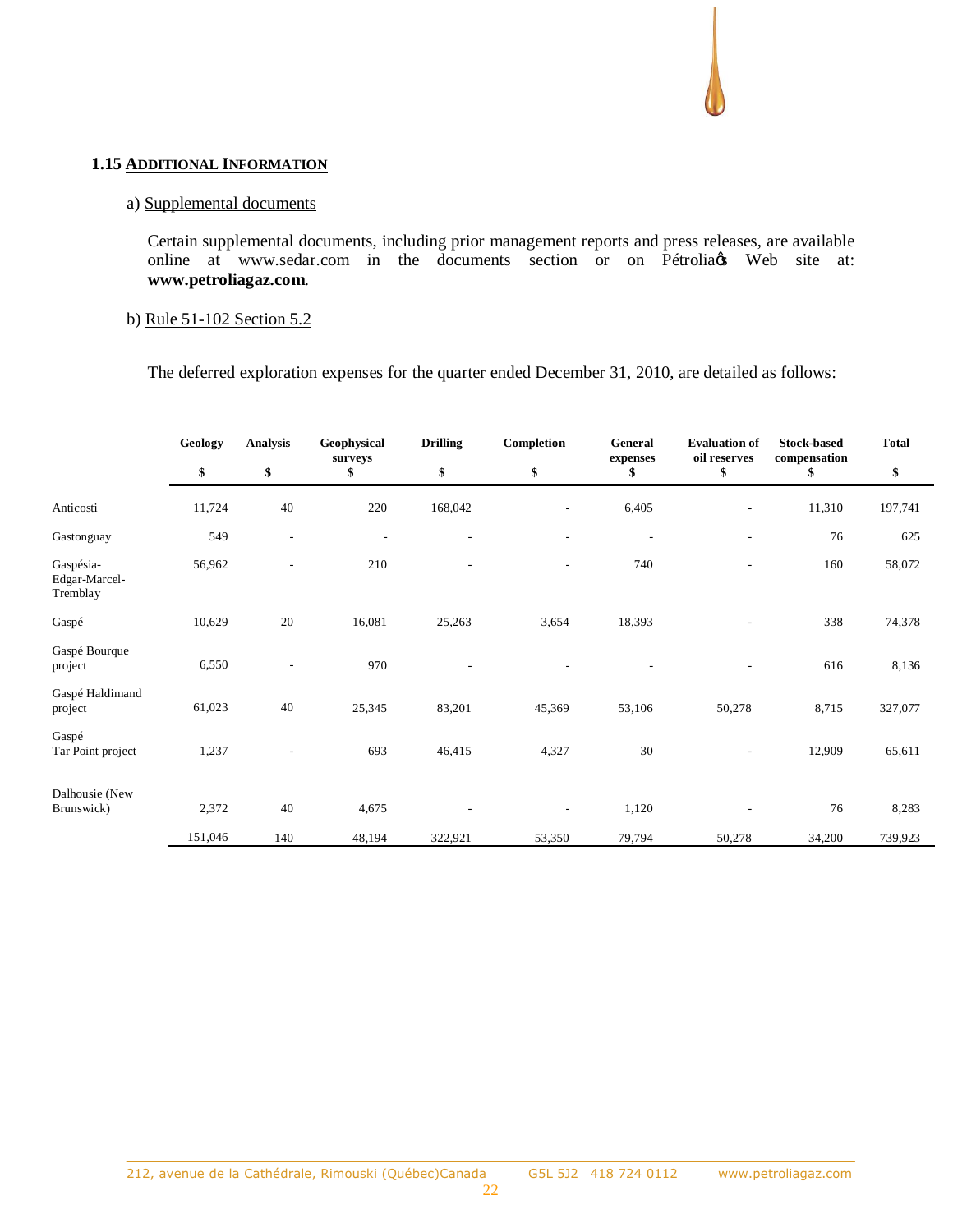## b) Rule 51-102 Section 5.2

The deferred exploration expenses for the quarter ended December 31, 2009, are detailed as follows:

|                           |         | Geophysical |                 | <b>General</b>           |              |  |
|---------------------------|---------|-------------|-----------------|--------------------------|--------------|--|
|                           | Geology | surveys     | <b>Drilling</b> | expenses                 | <b>Total</b> |  |
|                           | \$      | \$          | \$              | \$                       | \$           |  |
| Anticosti                 | 11,396  |             |                 |                          | 11,396       |  |
| Gastonguay                | 2,880   |             |                 |                          | 2,880        |  |
| Gaspésia-Edgar-Marcel-    |         |             |                 |                          |              |  |
| Tremblay                  | 4,160   | 1,205       |                 |                          | 5,365        |  |
|                           |         |             |                 |                          |              |  |
| Gaspé                     | 3,252   | 1,206       | 87              | 8,690                    | 13,235       |  |
| Gaspé Bourque project     | 52      | 67,856      | 126,136         |                          | 194,044      |  |
| Gaspé Haldimand project   | 10,689  | 22,899      | 1,176,712       | $\overline{\phantom{a}}$ | 1,210,300    |  |
|                           |         |             |                 |                          |              |  |
| Gaspé Tar Point project   | 56,453  | 989         | 3,038,430       | $\overline{\phantom{a}}$ | 3,095,872    |  |
| Dalhousie (New Brunswick) | 15,731  | 2,332       | 260             |                          | 18,323       |  |
|                           | 104,613 | 96,487      | 4,341,625       | 8,690                    | 4,551,415    |  |
|                           |         |             |                 |                          |              |  |

### c) Rule 51-102 Section 5.3

### *Information on shares issued, warrants, and stock options as at February 11, 2011:*

Common shares: 50,117,287 common shares have been issued and are outstanding.

Warrants: Warrants can be exercised as follows:

 $\dot{E}$ 2,163,161 shares at a price of \$1.30 per share until December 4, 2011;  $\dot{E}1,750,000$  shares at a minimum price of \$1.00 per share until October 10, 2012;  $\dot{E}3,000,000$  shares at the minimum price of \$1.00 per share until January 10, 2013.

Stock options outstanding: The stock options granted to its directors, members of senior management, employees, and service providers are as follows:

 $\hat{E}150,000$  options exercisable at a price of \$0.58 per share until May 10, 2011;  $\hat{E}$ 50,000 options exercisable at a price of \$0.74 per share until May 21, 2012;  $\hat{E}$ 662,500 options exercisable at a price of \$0.40 per share until June 21, 2012;  $\text{É400,000}$  options exercisable at a price of \$0.60 per share until February 12, 2013;  $\hat{E}150,000$  options exercisable at a price of \$0.60 per share until March 3, 2013;  $\text{É427,500}$  options exercisable at a price of \$1.25 per share until July 7, 2013;  $\hat{E}180,000$  options exercisable at a price of \$0.74 per share until May 21, 2014; • 270,000 options exercisable at a price of \$0.89 per share until February 25, 2015;  $\acute{E}920,000$  options exercisable at a price of \$0.50 per share until December 8, 2015.